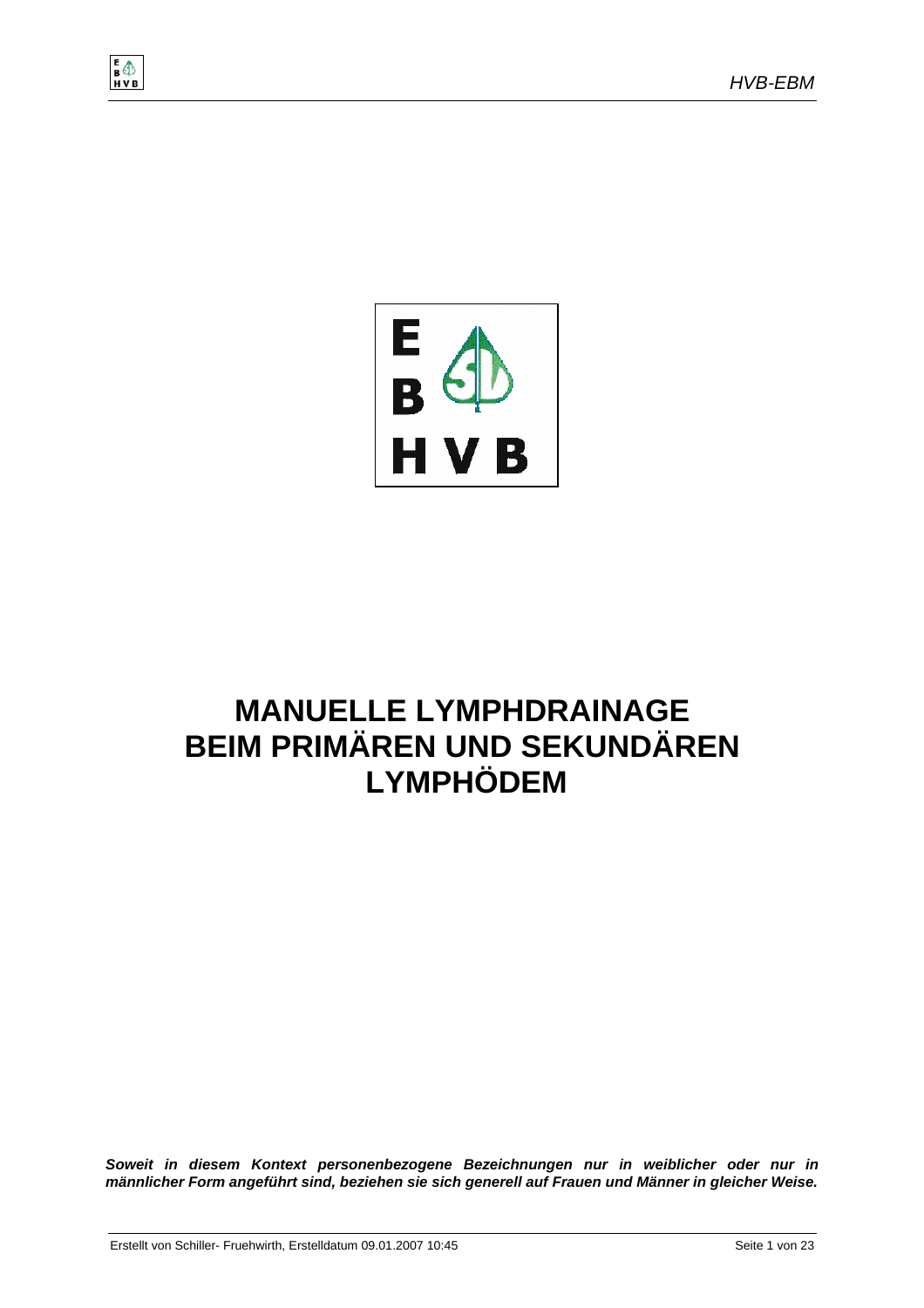# **1 Inhaltsverzeichnis**

| 1            |     |                                                                                                                                                                                                                 |                                                                                                                                                    |  |  |
|--------------|-----|-----------------------------------------------------------------------------------------------------------------------------------------------------------------------------------------------------------------|----------------------------------------------------------------------------------------------------------------------------------------------------|--|--|
| $\mathbf{2}$ |     |                                                                                                                                                                                                                 |                                                                                                                                                    |  |  |
| 3            |     |                                                                                                                                                                                                                 |                                                                                                                                                    |  |  |
|              | 3.1 |                                                                                                                                                                                                                 |                                                                                                                                                    |  |  |
|              | 3.2 |                                                                                                                                                                                                                 |                                                                                                                                                    |  |  |
|              | 3.3 |                                                                                                                                                                                                                 |                                                                                                                                                    |  |  |
|              | 3.4 |                                                                                                                                                                                                                 |                                                                                                                                                    |  |  |
|              | 3.5 |                                                                                                                                                                                                                 |                                                                                                                                                    |  |  |
|              |     | 3.5.1                                                                                                                                                                                                           | Empfehlungen der American Cancer Society für die komplexe                                                                                          |  |  |
|              |     | 3.5.2                                                                                                                                                                                                           | Frequenz und Dauer der manuellen Lymphdrainage in den                                                                                              |  |  |
| 4            |     |                                                                                                                                                                                                                 |                                                                                                                                                    |  |  |
|              |     | 4.1.1                                                                                                                                                                                                           |                                                                                                                                                    |  |  |
|              |     | 4.1.2                                                                                                                                                                                                           |                                                                                                                                                    |  |  |
|              | 4.2 |                                                                                                                                                                                                                 |                                                                                                                                                    |  |  |
|              | 4.3 |                                                                                                                                                                                                                 |                                                                                                                                                    |  |  |
|              | 4.4 |                                                                                                                                                                                                                 |                                                                                                                                                    |  |  |
| 5            |     |                                                                                                                                                                                                                 |                                                                                                                                                    |  |  |
|              | 5.1 | Browning C. The management of lymphoedema. In: Redman S, Pillar C,<br>Turner, J, Boyle F, editors. Lymphoedema: prevalence, risk factors and<br>management: a review of research. Sydney: NHMRC National Breast |                                                                                                                                                    |  |  |
|              | 5.2 | Megens A, Harris SR. Physical therapist management of lymphedema<br>following treatment for breast cancer: a critical review of its effectiveness.                                                              |                                                                                                                                                    |  |  |
|              | 5.3 |                                                                                                                                                                                                                 | Erickson V., Pearson M., Ganz, Adams J., Kahn K. Arm Edema in Breast<br>Cancer Patients. Journal of the National Cancer Institute, Vol. 93, No. 2, |  |  |
|              | 5.4 |                                                                                                                                                                                                                 | Johnston RV, Anderson JN, Walker BL. Is physiotherapy an effective                                                                                 |  |  |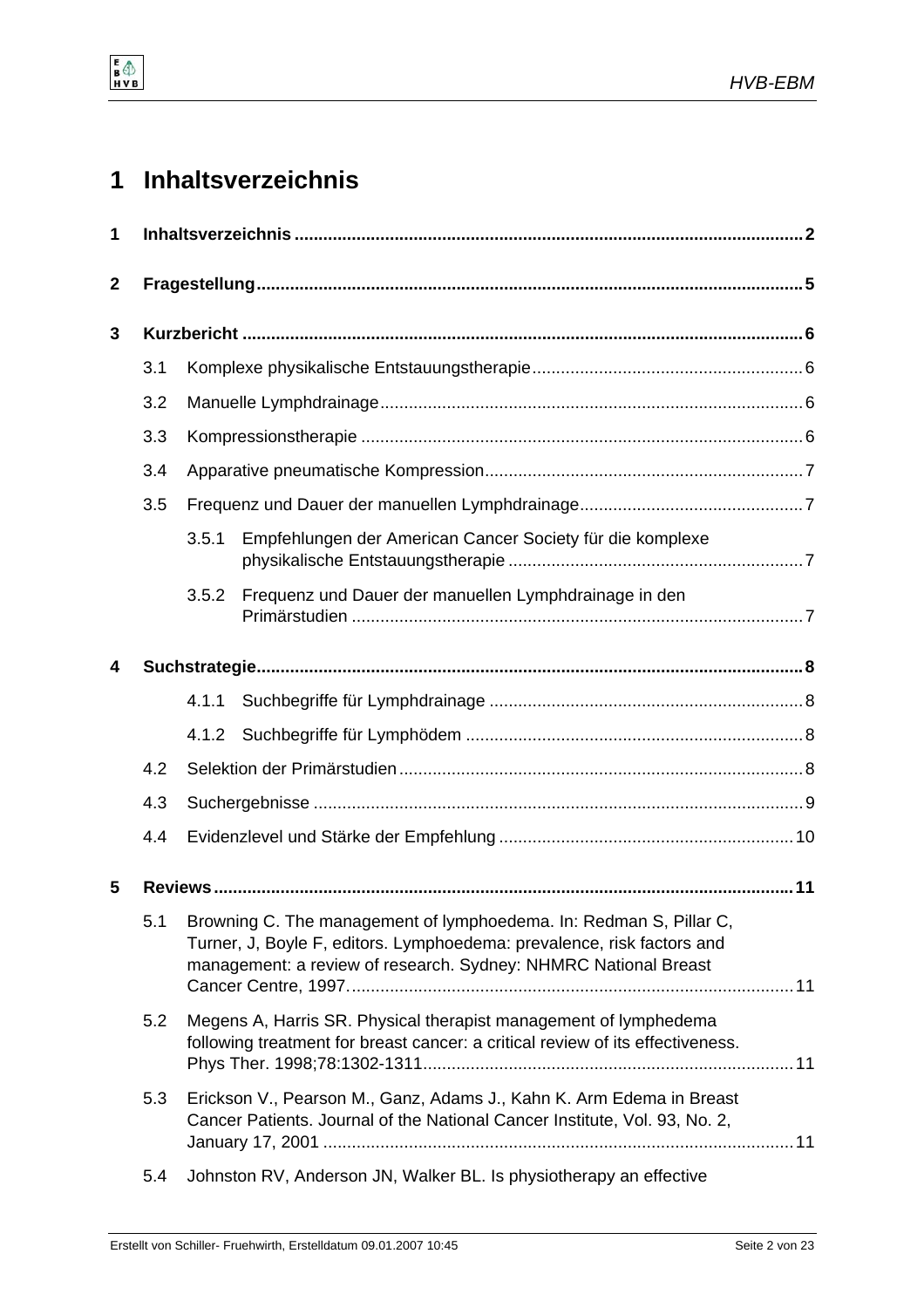|   |     | treatment for lymphoedema secondary to cancer treatment? Med J Aust.                                                                                                                                                    |  |
|---|-----|-------------------------------------------------------------------------------------------------------------------------------------------------------------------------------------------------------------------------|--|
|   | 5.5 | Badger C, Preston N, Seers K, Mortimer P. Physical therapies for reducing<br>and controlling lymphoedema of the limbs (Review) Cochrane Collaboration                                                                   |  |
|   | 5.6 | Kligman L, Wong R K, Johnston M, Laetsch N S. The treatment of<br>lymphedema related to breast cancer: a systematic review and evidence<br>summary. Supportive Care in Cancer, 2004;12(6):421-431.  13                  |  |
|   | 5.7 | Jeanne A. Petrek, MD; Peter I. Pressman, MD; and Robert A. Smith, PhD<br>Lymphedema: Current Issues in Research and Management Cancer J Clin                                                                            |  |
| 6 |     |                                                                                                                                                                                                                         |  |
|   | 6.1 | Susan R. Harris, Maria R. Hugi, Ivo A. Olivotto, Mark Levine. Clinical practice<br>guidelines for the care and treatment of breast cancer: 11. Lymphedema.                                                              |  |
| 7 |     |                                                                                                                                                                                                                         |  |
|   | 7.1 | Williams A.F, Vadagam A, Franks P.J, Mortimer P.S. A randomized<br>controlled crossover study of manual lymphatic drainage therapy in women<br>with breast cancer related lymphoedema (2002) European Journal of Cancer |  |
|   | 7.2 | McNeely ML, Magee DJ, Lees AW, Bagnall KM, Haykowsky M, Hanson J.<br>The addition of manual lymph drainage to compression therapy for breast<br>cancer related lymphedema: a randomized controlled trial, Breast Cancer |  |
|   | 7.3 | Olivia Wilburn, Paul Wilburn and Stanley G Rockson. A pilot, prospective<br>evaluation of a novel alternative for maintenance therapy of breast cancer-                                                                 |  |
|   | 7.4 | Szuba A, Achalu R, Rockson S. Decongestive Lymphatic Therapy for<br>Patients with Breast Carcinoma-Associated Lymphedema. CANCER                                                                                        |  |
|   | 7.5 | Sitzia J, Sobrido L, Harlow W. Manual Lymphatic drainage compared with<br>simple lymphatic drainage in the treatment of post mastectomy                                                                                 |  |
|   | 7.6 | Didem K, Ufuk YS, Serdar S, Zumre A. The comparison of two different<br>physiotherapy methods in treatment of lymphedema after breast surgery.                                                                          |  |
| 8 |     |                                                                                                                                                                                                                         |  |
|   |     |                                                                                                                                                                                                                         |  |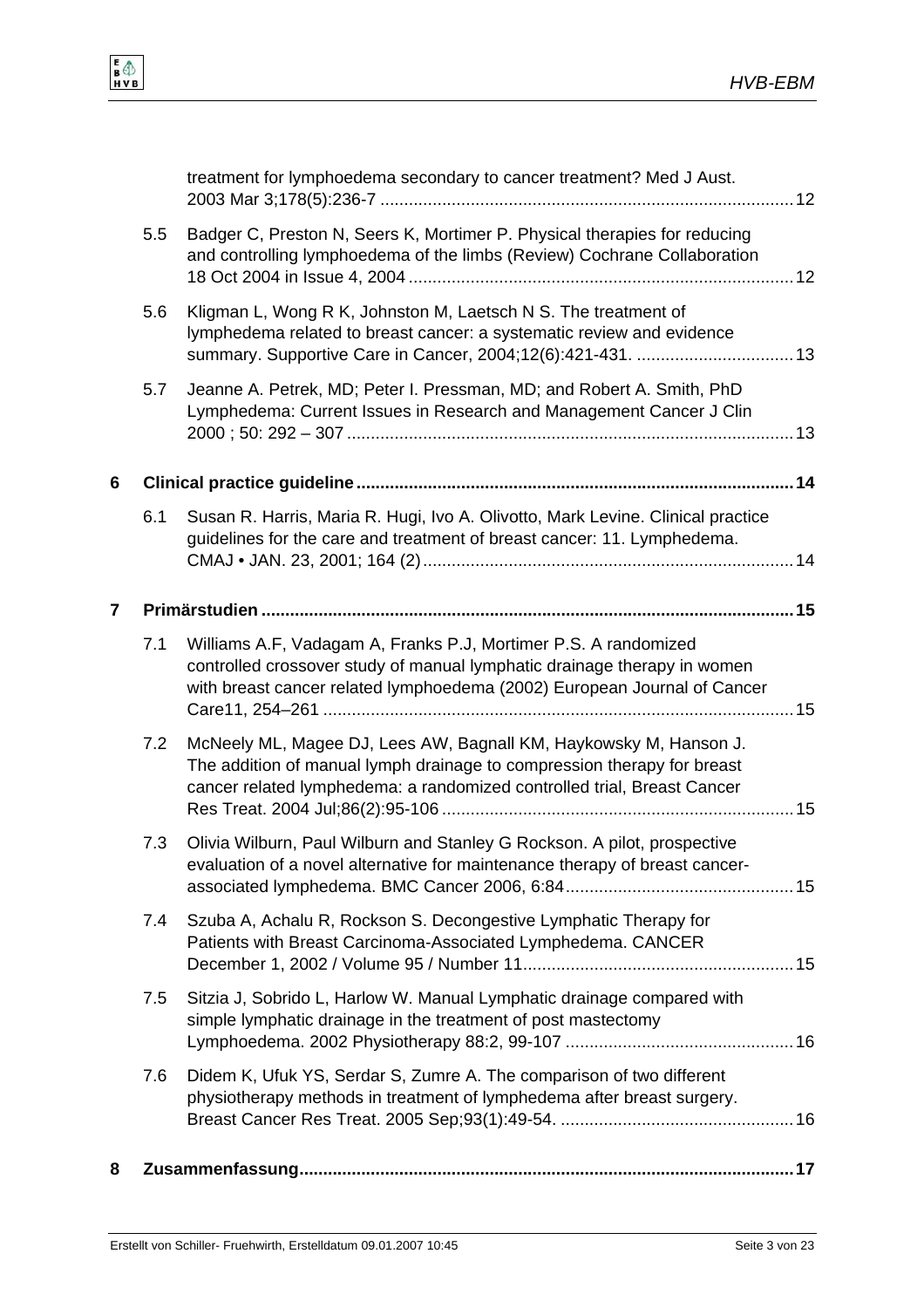| 9 |     |       |                                                                 | .20 |
|---|-----|-------|-----------------------------------------------------------------|-----|
|   |     |       | 8.5.2 Empfehlungen der American Cancer Society für die Komplexe |     |
|   |     | 8.5.1 | Frequenz und Dauer der manuellen Lymphdrainage 19               |     |
|   | 8.5 |       |                                                                 |     |
|   | 8.4 |       |                                                                 |     |
|   | 8.3 |       |                                                                 |     |
|   | 8.2 |       |                                                                 |     |
|   | 8.1 |       |                                                                 |     |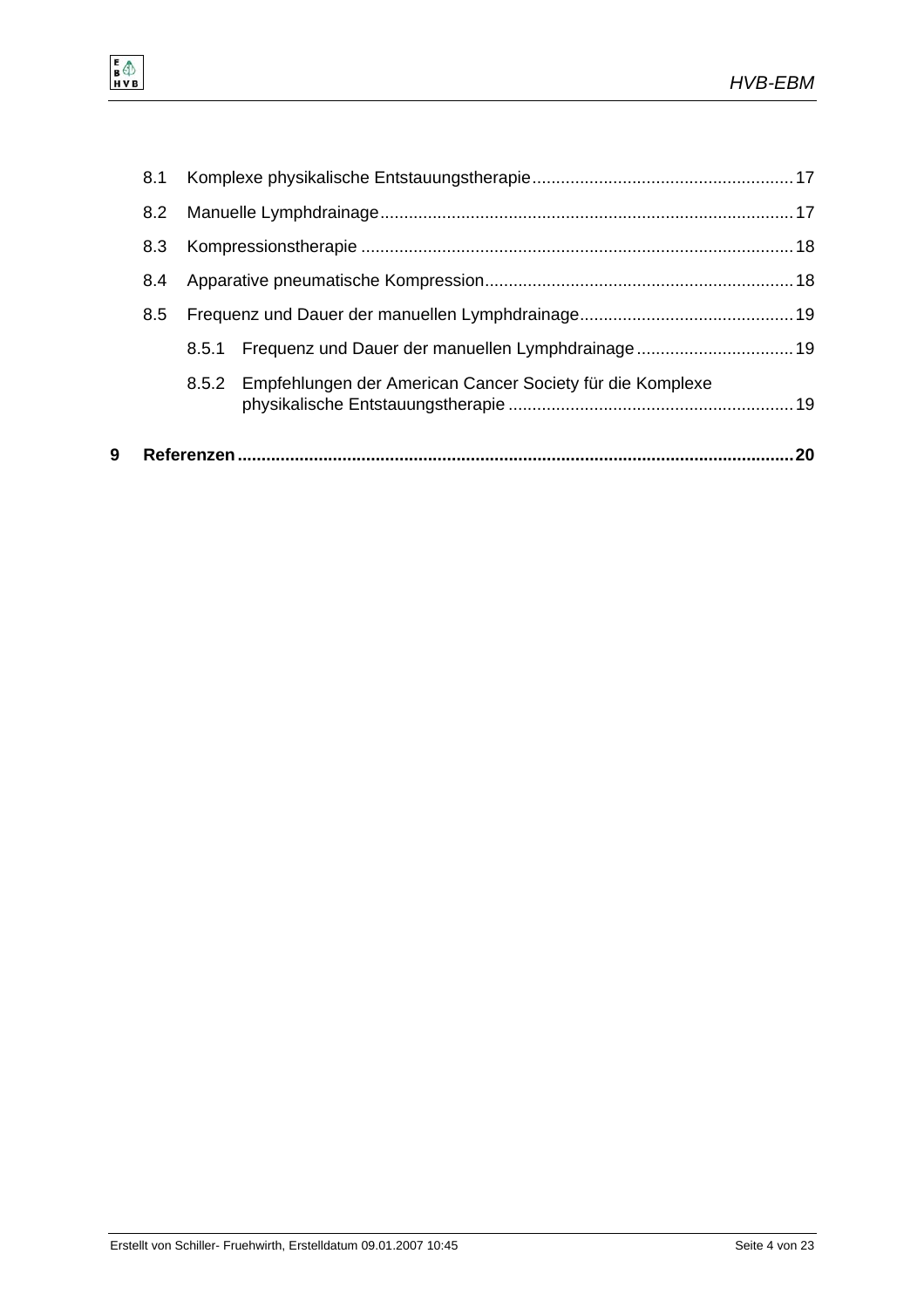

# **2 Fragestellung**

 $\begin{array}{c}\nE \\
B \bigoplus \\
H \vee B\n\end{array}$ 

Ist die manuelle Lymphdrainage in der Indikation des primären und sekundären Lymphödems evidenzbasiert, welchen Evidenzgrad gibt es für die Lymphdrainage (manuell, apparativ, mit/ohne Kompression)?

Es soll Stellung genommen werden zu Frequenz und Dauer der manuellen Lymphdrainage beim primären und sekundären Lymphödem.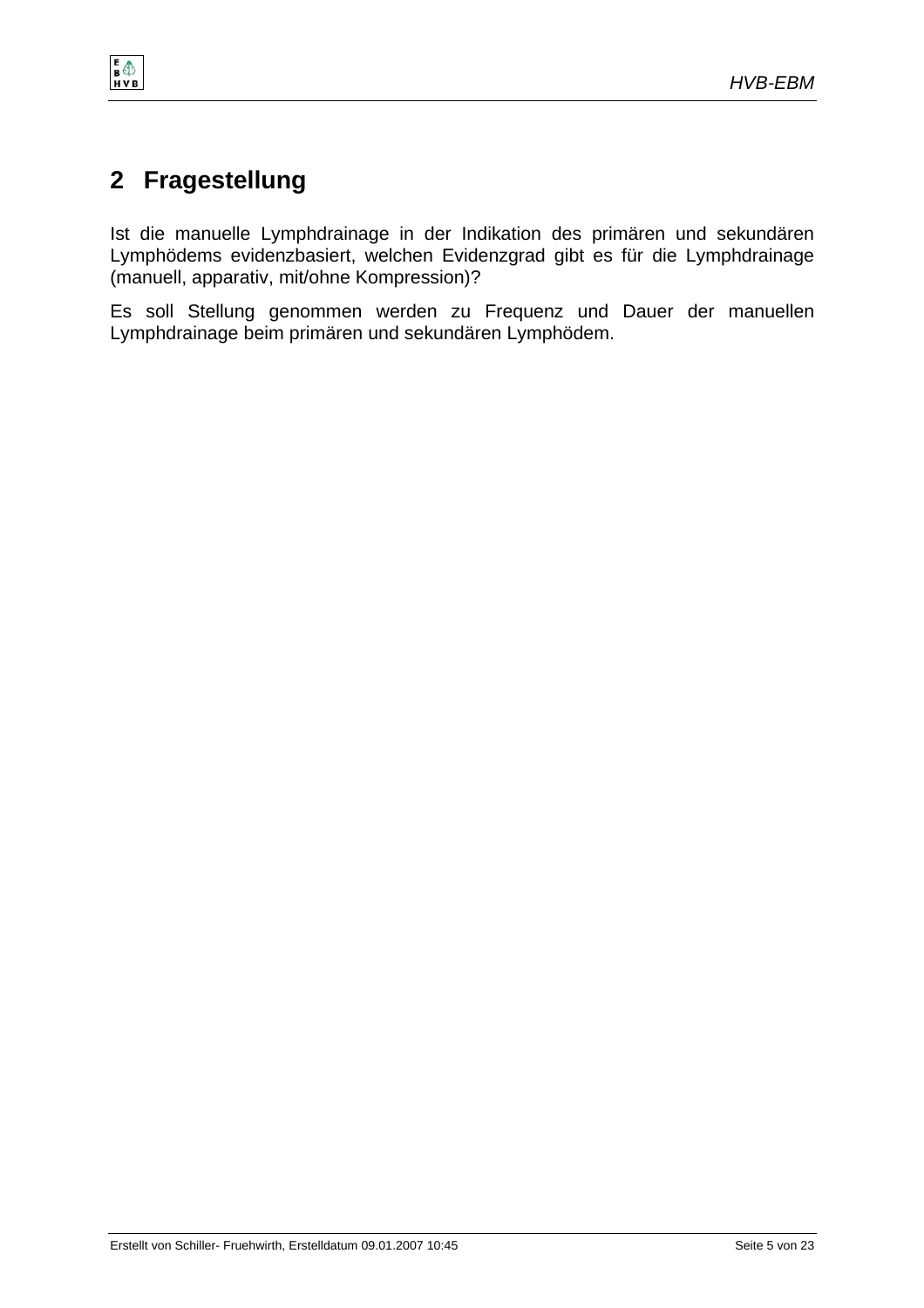

# **3 Kurzbericht**

 $\frac{1}{8}$ 

Die manuelle Lymphdrainage wird als Therapie der Wahl zur Behandlung des Lymphödems angesehen und ist Teil der komplexen physikalischen Entstauungstherapie. Die Evidenz der Effektivität der manuellen Lymphdrainage stammt überwiegend aus nicht randomisierten, nicht kontrollierten Studien.

Die randomisierten kontrollierten Studien zur physikalischen Therapie des Lymphödems haben methodologische Schwächen hinsichtlich des Studiendesigns und der geringen Zahl der Studienteilnehmer.

## **3.1 Komplexe physikalische Entstauungstherapie**

In der Reduktion des Lymphödems zeigt sich ein Trend zugunsten der komplexen physikalischen Entstauungstherapie gegenüber der Standardtherapie<sup>1</sup>. , die Kombination mit intermittierender pneumatischer Kompression bringt keinen zusätzlichen Nutzen (Level II Evidenz).

## **3.2 Manuelle Lymphdrainage**

Kurzzugbandagen in Kombination mit und ohne manueller Lymphdrainage zeigen eine signifikante Volumenreduktion, ohne zusätzlichen Nutzen für die manuelle Lymphdrainage (Level I, Level III Evidenz).

Kompressionsstrümpfe (hosiery) in Kombination mit und ohne manueller Lymphdrainage zeigen eine Verbesserung nach 12 Monaten. Die Verbesserung wird dem Tragen des Kompressionsstrumpfes zugeschrieben ohne zusätzlichen Effekt der manuellen Lymphdrainage (Level I Evidenz).

Manuelle Lymphdrainage (in Kombination mit Kurzzugbandagen) zeigt keine Überlegenheit gegenüber simpler Lymphmassage (in Kombination mit Kurzzugbandagen) (Level II Evidenz).

Manuelle Lymphdrainage (in Kombination mit Kompressionsstrumpf) zeigt keine Überlegenheit gegenüber sequentieller pneumatische Kompression (in Kombination mit Kompressionsstrumpf) (Level II Evidenz).

## **3.3 Kompressionstherapie**

Das Tragen eines elastischen Standardstrumpfes reduziert den Gliedmaßenumfang nach 6 monatiger Anwendung, zusätzliche Anwendung von elektrisch stimulierter Lymphdrainage verbessert nicht das Resultat (Level II Evidenz).

l

<sup>1</sup> (= Bandage, Bewegungsübungen, Hautpflege)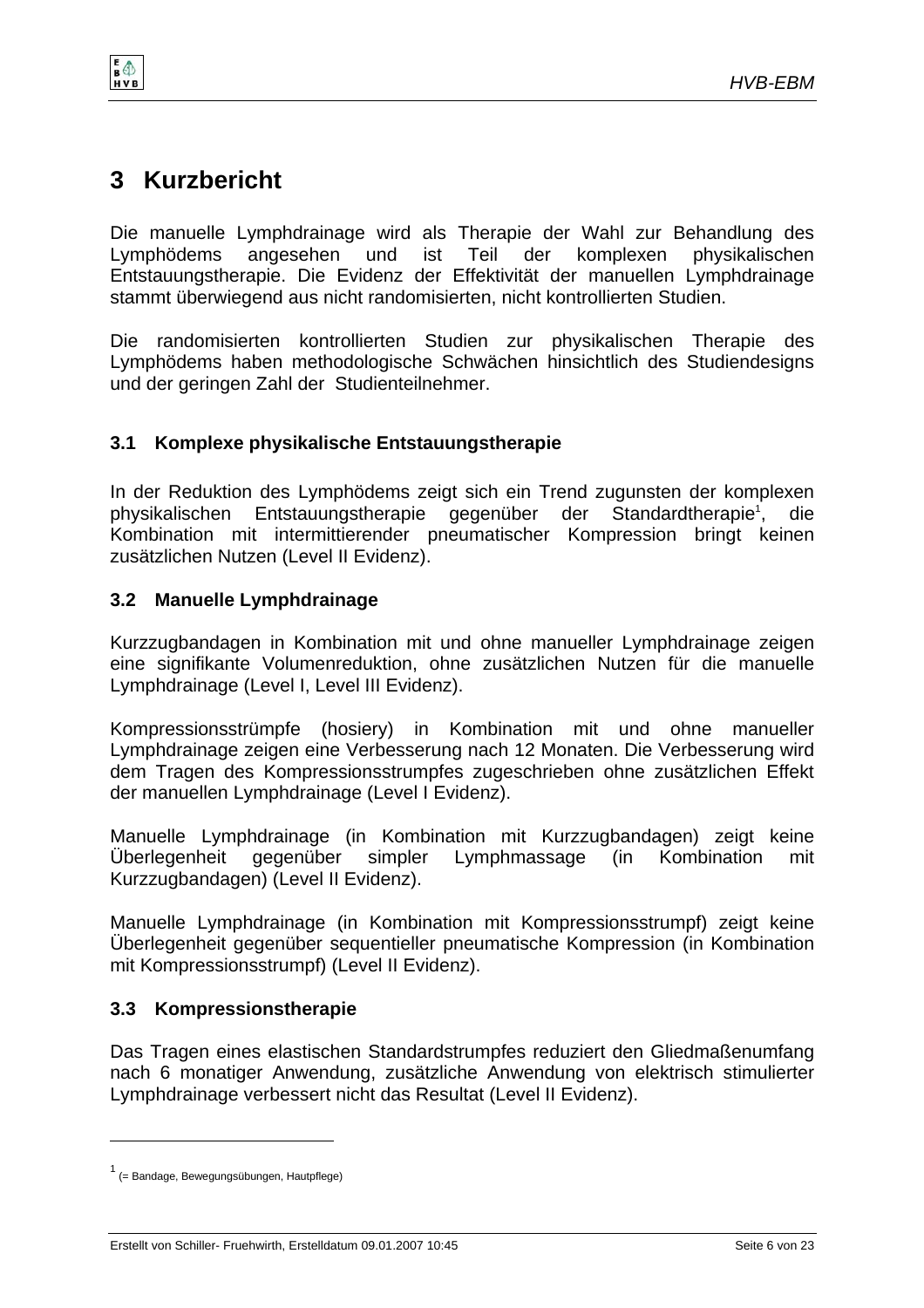

Elektrisch stimulierte Lymphdrainage oder pneumatische Kompressionstherapie bringt nach 6 Monaten keinen zusätzlicher Benefit zu einem Kompressionsstrumpf (Level V Evidenz).

Kompressionsstrumpf mit Selbstmassage und Bewegungsübungen ist besser als alleinige Selbstmassage und Bewegungsübungen, Tragen eines Kompressionsstrumpfes wird als sinnvoll erachtet. (Level III Evidenz).

Kompressionsstrumpf mit Kurzzugbandagierung ist signifikant besser als Kompressionsstrumpf alleine (Level II Evidenz).

#### **3.4 Apparative pneumatische Kompression**

Es zeigt sich ein Trend zugunsten der apparativen pneumatischen Kompression gegenüber keiner Therapie, erreicht allerdings keine statistische Signifikanz (Level II Evidenz).

FlexitouchTM ist signifikant besser als Selbstmassage (Level II Evidenz).

Es gibt nur Fallstudien (Level V Evidenz) und deren Ergebnisse zur apparativen pneumatischen Kompression sind widersprüchlich.

#### **3.5 Frequenz und Dauer der manuellen Lymphdrainage**

Randomisierte kontrollierte Studien zu Frequenz und Dauer der manuellen Lymphdrainage existieren nicht.

"Modifizierte komplexe Entstauungstherapie" ist gleich effektiv wie reguläre komplexe Entstauungstherapie. Das Standardprogramm beinhaltet tägliche Behandlungen von mehr als 1 Stunde für 4 Wochen, das modifizierte Programm beinhaltet 2 mal wöchentliche Behandlungen und die Anwendung von Kompressionsstrümpfen statt Kurzzugbandagen (Level V Evidenz).

#### **3.5.1 Empfehlungen der American Cancer Society für die komplexe physikalische Entstauungstherapie**

Phase I Behandlung: eine oder zwei 75-90 min. Behandlungen pro Tag in einem Zeitraum von 1 bis 4 Wochen.

#### **3.5.2 Frequenz und Dauer der manuellen Lymphdrainage in den Primärstudien**

Die Dauer beträgt 2 – 4 Wochen, die Frequenz 3 - 5 Tage/Woche, die Dauer der Behandlung 30 – 80 min, am häufigsten werden 45 min angegeben.

Autorin: Dr. Irmgard Schiller- Frühwirth, MPH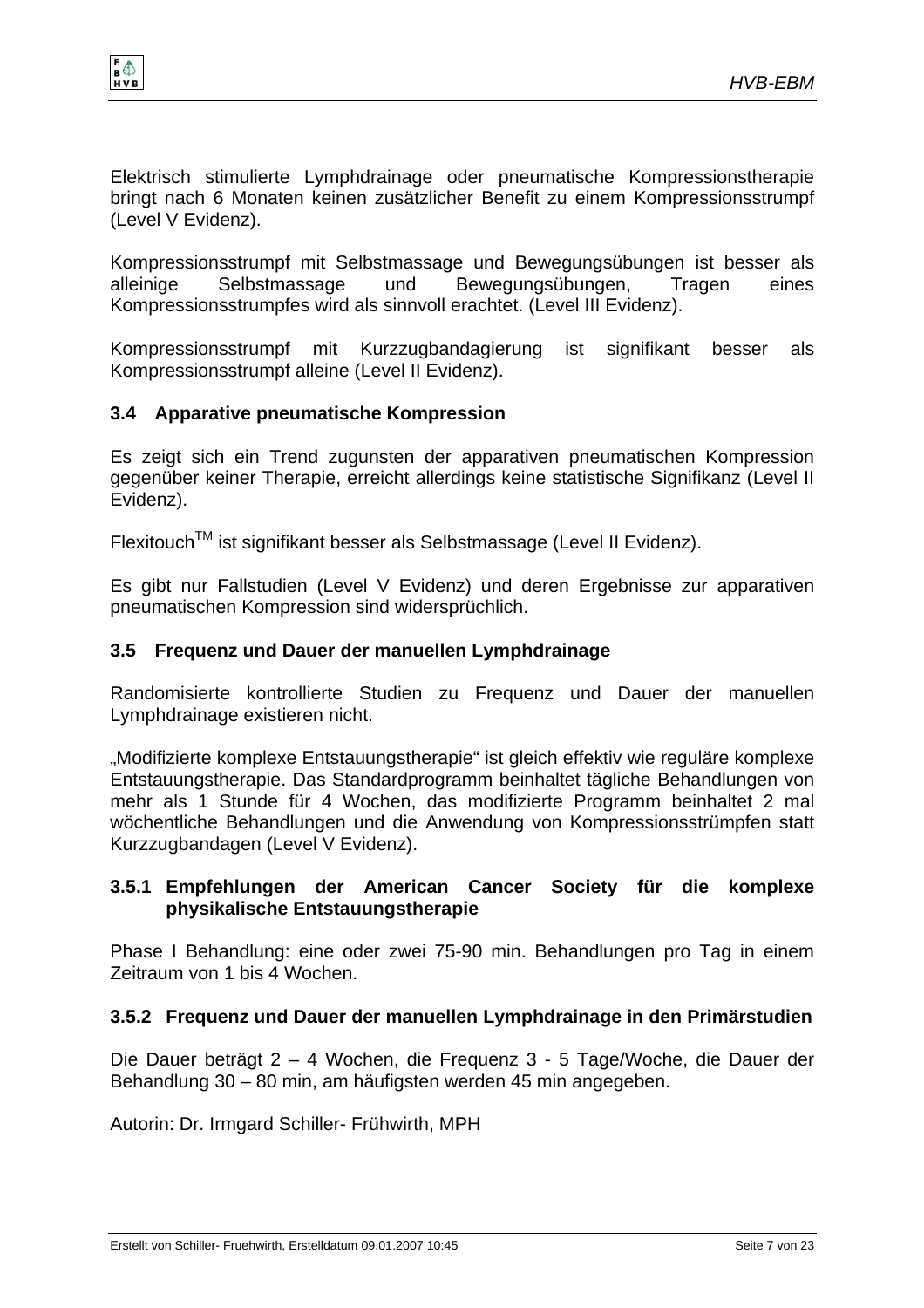

# **4 Suchstrategie**

e 4

Die Literatursuche wird auf Publikationen in englischer und deutscher Sprache beschränkt, gesucht wurde in 'U.S. National Library of Medicine's database of biomedical citations and abstracts' (Pub Med, Medline) und Cochrane Database und in den Literaturverzeichnissen der relevanten Studien.

Es werden randomisierte kontrollierte Studien, Reviews, Systematische Reviews und Klinische Praxisleitlinien, auf Basis einer systematischen Literatursuche gesucht.

Weiters werden Leitlinien in  $\mathsf{AWMF}^1$  aufgesucht.

### **4.1.1 Suchbegriffe für Lymphdrainage**

"Physical Therapy Modalities"[MeSH] OR "Musculoskeletal Manipulations"[MeSH] OR "Massage"[MeSH] OR ((("manuals"[TIAB] NOT Medline[SB]) OR "manuals"[MeSH Terms] OR manual[Text Word]) AND (("lymphatic vessels"[TIAB] NOT Medline[SB]) OR "lymphatic vessels"[MeSH Terms] OR lymphatic[Text Word]) AND ("drainage"[MeSH Terms] OR drainage[Text Word])) OR (complex[All Fields] AND decongestive[All Fields] AND (("physical therapy modalities"[TIAB] NOT Medline[SB]) OR "physical therapy modalities"[MeSH Terms] OR physiotherapy[Text Word])) OR hosiery[All Fields] OR "Intermittent Pneumatic Compression Devices"[MeSH] OR (pneumatic[All Fields] AND compression[All Fields])

## **4.1.2 Suchbegriffe für Lymphödem**

"Lymphedema"[MeSH] OR "Elephantiasis"[MeSH] OR (("lymphedema"[TIAB] NOT Medline [SB]) OR "lymphedema"[MeSH Terms] OR lymph? edema [Text Word])

#### **4.2 Selektion der Primärstudien**

Die Literatursuche ergibt 79 randomisierte Studien, die auf Abstractebene gelesen werden, davon befassen sich 24 mit der Fragestellung. Die Ergebnisse der Literatursuche (24 Quellen) werden in der Form von Abstracts dargestellt und sortiert nach dem Jahr der Publikation dokumentiert.

Die nachfolgende Selektion von Studien anhand der dokumentierten Abstracts erfolgt nach folgenden Kriterien:

Einschlusskriterien:

- randomisierte kontrollierte Studien
- Sprache: deutsch oder englisch
- Diagnose eines primären oder sekundären Lymphödems der oberen oder unteren Extremität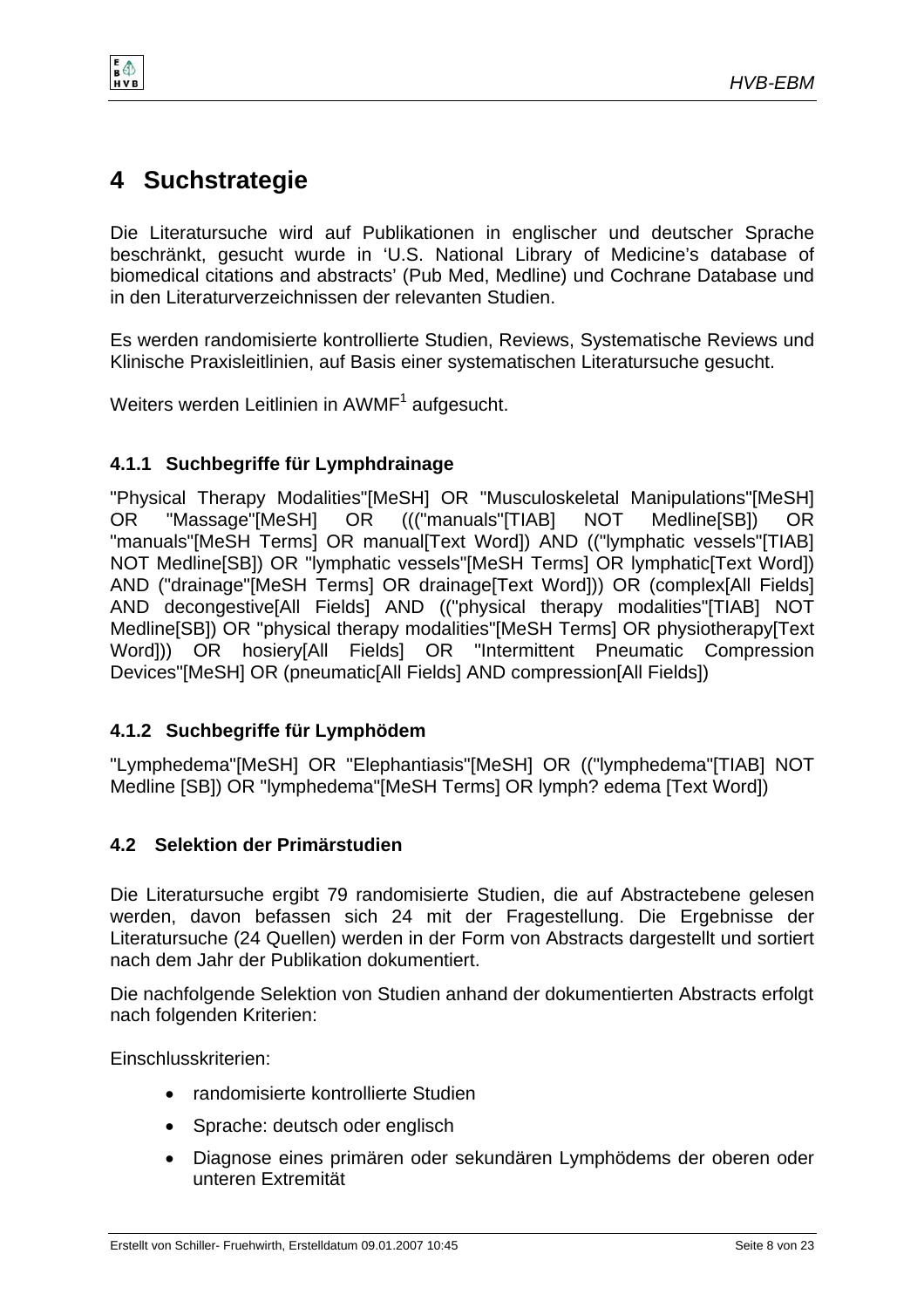

- Interventionen:
	- o manuelle Lymphdrainage
	- o komplexe physikalische Entstauungstherapie
	- o Apparative intermittierende Kompressionsbehandlung
	- o Kompressionstherapie (Verband, Strümpfe)
- **Outcomes** 
	- o Volumenmessung
	- o Quality of life
	- o Reduktion von rekurrierenden Infekten
	- o Mobilität
	- o Nebenwirkungen der Intervention

Ausschlusskriterien:

- Ausschließlich andere physikalische Therapiemethoden als die inkludierten Interventionen
- Nur medikamentöse Therapie

#### **4.3 Suchergebnisse**

Die Suche identifiziert 6 systematische Reviews,<sup>2,3,4,5,6,7</sup> ein Protokoll eines Cochrane Reviews,<sup>8</sup> 1 Review<sup>9</sup> und 1 evidenzbasierte klinische Praxisleitlinie.<sup>10</sup>

Von 24 randomisierten, kontrollierten Studien können 9 Studien entsprechend den Ein- und Ausschlusskriterien identifiziert werden, 3 Studien werden in den Literaturverzeichnissen der relevanten Studien identifiziert.

Von 12 identifizierten Studien finden sich 6 Studien, die entweder nicht in die Reviews inkludiert oder nachher publiziert wurden.<sup>11,12,13,14,15,16</sup>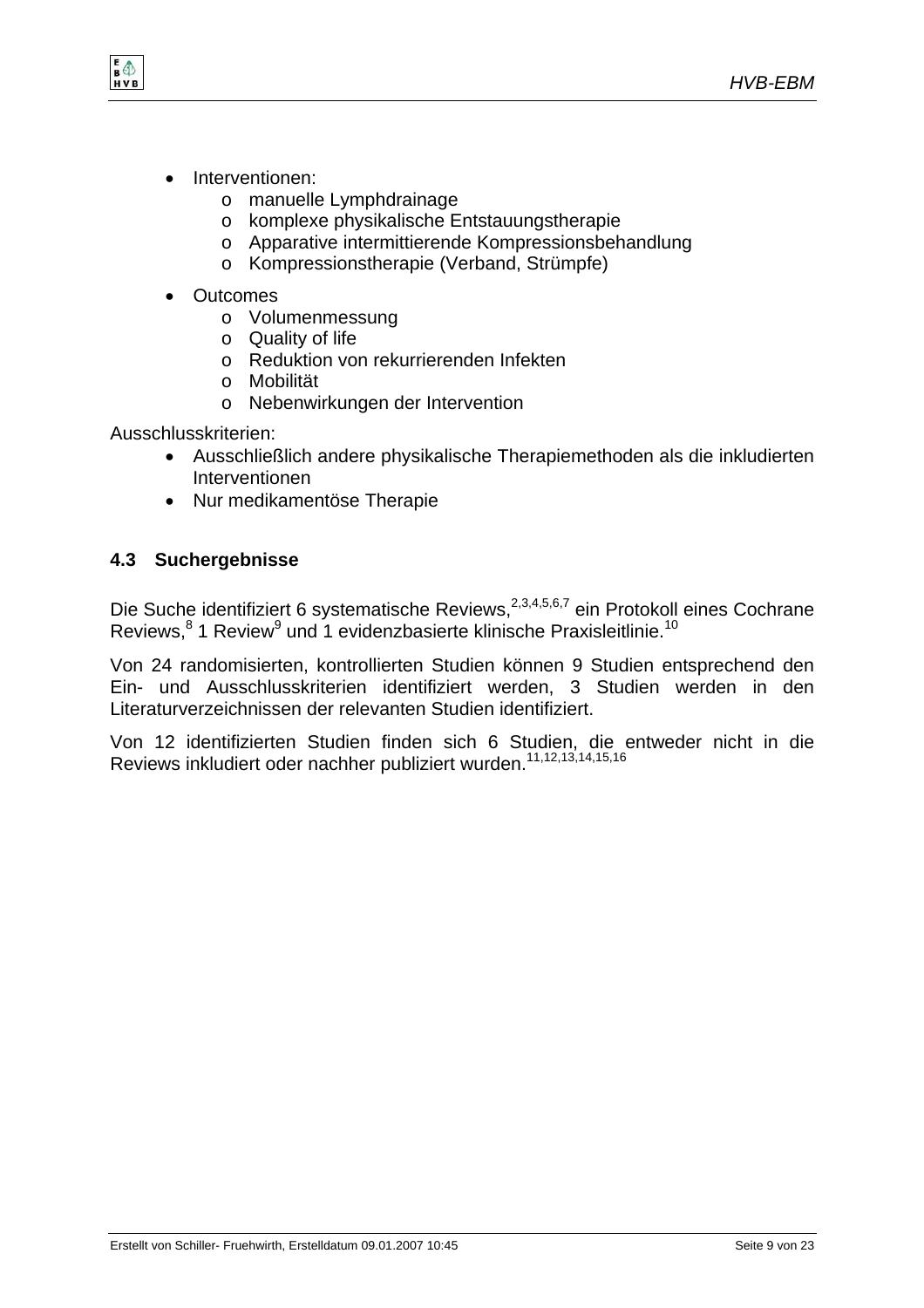## **4.4 Evidenzlevel und Stärke der Empfehlung**

 $\frac{E}{B}$   $\bigoplus$ <br>H V B

# Table 3—Levels of Evidence and Grades of<br>Recommendations for Therapy

| Level of Evidence | Grade of Recommendation                                                                                                                                                                                                                                   |
|-------------------|-----------------------------------------------------------------------------------------------------------------------------------------------------------------------------------------------------------------------------------------------------------|
| Level 1           | Grade A                                                                                                                                                                                                                                                   |
| Level I           | Results come from a single RCT in which the<br>lower limit of the CI for the treatment<br>effect exceeds the minimal clinically                                                                                                                           |
| Level I+          | important benefit<br>Results come from a meta-analysis of RCTs in<br>which the treatment effects from individual<br>studies are consistent, and the lower limit of<br>the CI for the treatment effect exceeds the<br>minimal clinically important benefit |
| Level I–          | Results come from a meta-analysis of RCTs in<br>which the treatment effects from individual<br>studies are widely disparate, but the lower<br>limit of the CI for the treatment effect still<br>exceeds the minimal clinically important<br>benefit       |
| Level II          | Grade B                                                                                                                                                                                                                                                   |
| Level II          | Results come from a single RCT in which the<br>CI for the treatment effect overlaps the<br>minimal clinically important benefit                                                                                                                           |
| Level II+         | Results come from a meta-analysis of RCTs in<br>which the treatment effects from individual<br>studies are consistent and the CI for the<br>treatment effect overlaps the minimal<br>clinically important benefit                                         |
| Level II-         | Results come from a meta-analysis of RCTs in<br>which the treatment effects from individual<br>studies are widely disparate, and the CI for<br>the treatment effect overlaps the minimal<br>clinically important benefit                                  |
| Level III         | Grade C<br>Results come from nonrandomized concurrent                                                                                                                                                                                                     |
|                   | cohort studies                                                                                                                                                                                                                                            |
| Level IV          | Grade C<br>Results come from nonrandomized historic<br>cohort studies                                                                                                                                                                                     |
| Level V           | Grade C<br>Results come from case series                                                                                                                                                                                                                  |

17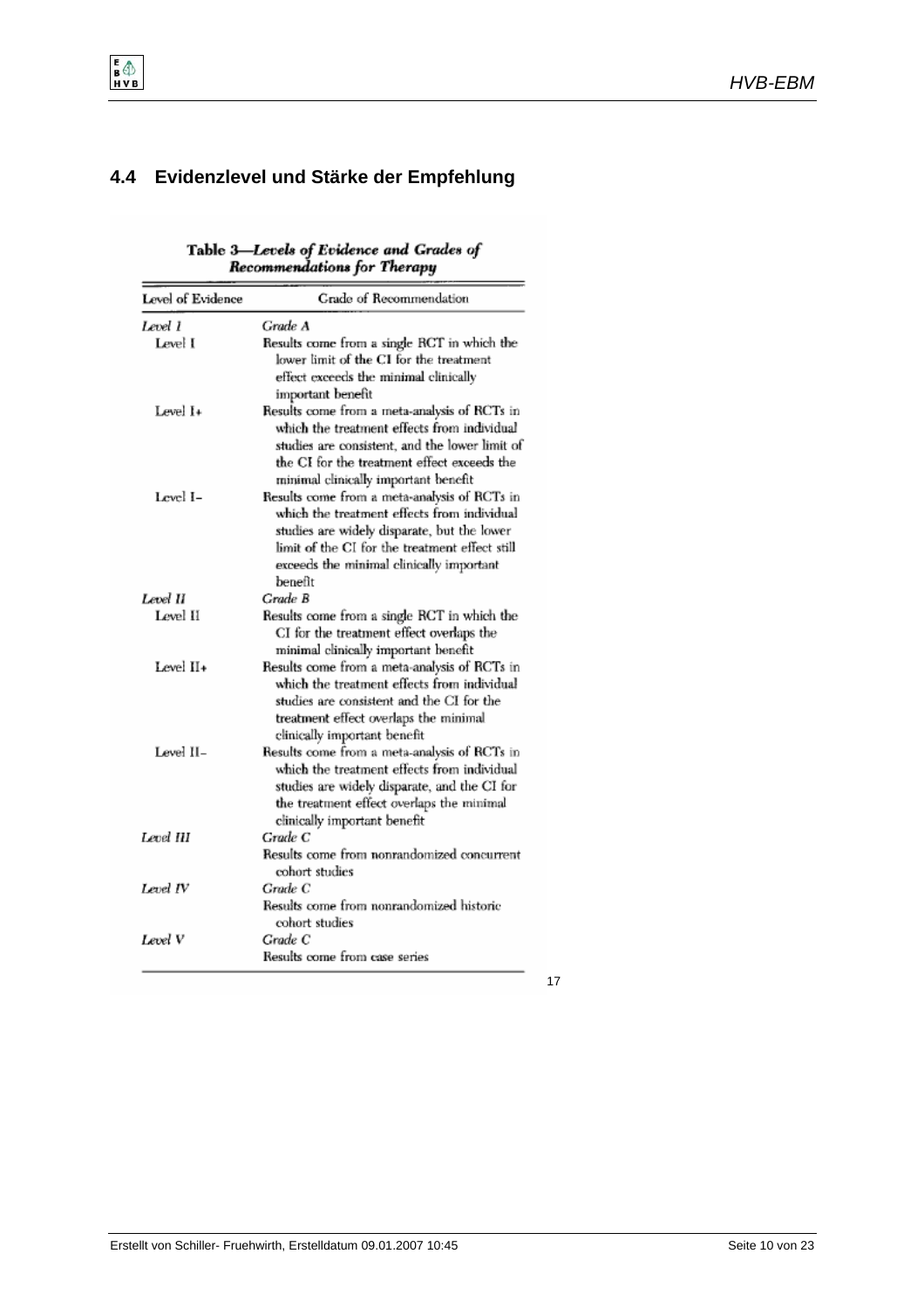

# **5 Reviews**

 $\mathbf{B}^{\mathsf{E}}$ 

**5.1 Browning C. The management of lymphoedema. In: Redman S, Pillar C, Turner, J, Boyle F, editors. Lymphoedema: prevalence, risk factors and management: a review of research. Sydney: NHMRC National Breast Cancer Centre, 1997.** 

Alle fünf inkludierten Studien zur komplexen physikalischen Entstauungstherapie haben keine Kontrollgruppen, sondern lediglich pre – post Vergleiche. Allen fünf inkludierten Studien zur Kompressionstherapie fehlen Nicht – Interventionsgruppen. Aufgrund der Qualitätsmängel der Studien sind keine verlässlichen Empfehlungen möglich.

#### **5.2 Megens A, Harris SR. Physical therapist management of lymphedema following treatment for breast cancer: a critical review of its effectiveness. Phys Ther. 1998;78:1302-1311**

Grad B Empfehlung von einer Level II Studie

• elastischer Standardstrumpf (Standard SigVaris 503) reduziert den Gliedmaßenumfang nach 6 monatiger Anwendung, zusätzliche Anwendung von elektrisch stimulierter Lymphdrainage verbessert das Resultat nicht 18.

Grad C Empfehlung von Level III bis V Studien:

- Kompressionsbehandlung (compression garment) reduziert den Gliedmaßenumfang, in Kombination mit apparativer Kompressionsbehandlung keine weitere Verbesserung<sup>19</sup>.
- Der Stellenwert der komplexen physikalischen Entstauungstherapie (2 Studien<sup>20,21</sup> Level V) ist aufgrund der Studienmängel unsicher. "Modifizierte komplexe Entstauungstherapie" ist gleich effektiv wie reguläre komplexe Entstauungstherapie.<sup>22</sup> Das Standardprogramm beinhaltet tägliche Behandlungen von mehr als 1 Stunde für 4 Wochen, das modifizierte Programm beinhaltet 2-mal wöchentliche Behandlungen und die Anwendung von Kompressionsstrümpfen statt Kurzzugbandagen.

#### **5.3 Erickson V., Pearson M., Ganz, Adams J., Kahn K. Arm Edema in Breast Cancer Patients. Journal of the National Cancer Institute, Vol. 93, No. 2, January 17, 2001**

Es wurden 15 Studien inkludiert, 3 randomisierte kontrollierte Studien (mit 80, 74, 25 Pat.), 12 Studien sind Kohortenstudien mit pre –post Vergleich.

In der Studie (25 Pat.) von Hornsby<sup>23</sup> (kontrollierte Studie) wird Selbstmassage, Bewegungsübungen mit und ohne Kompressionsstrumpf verglichen, in der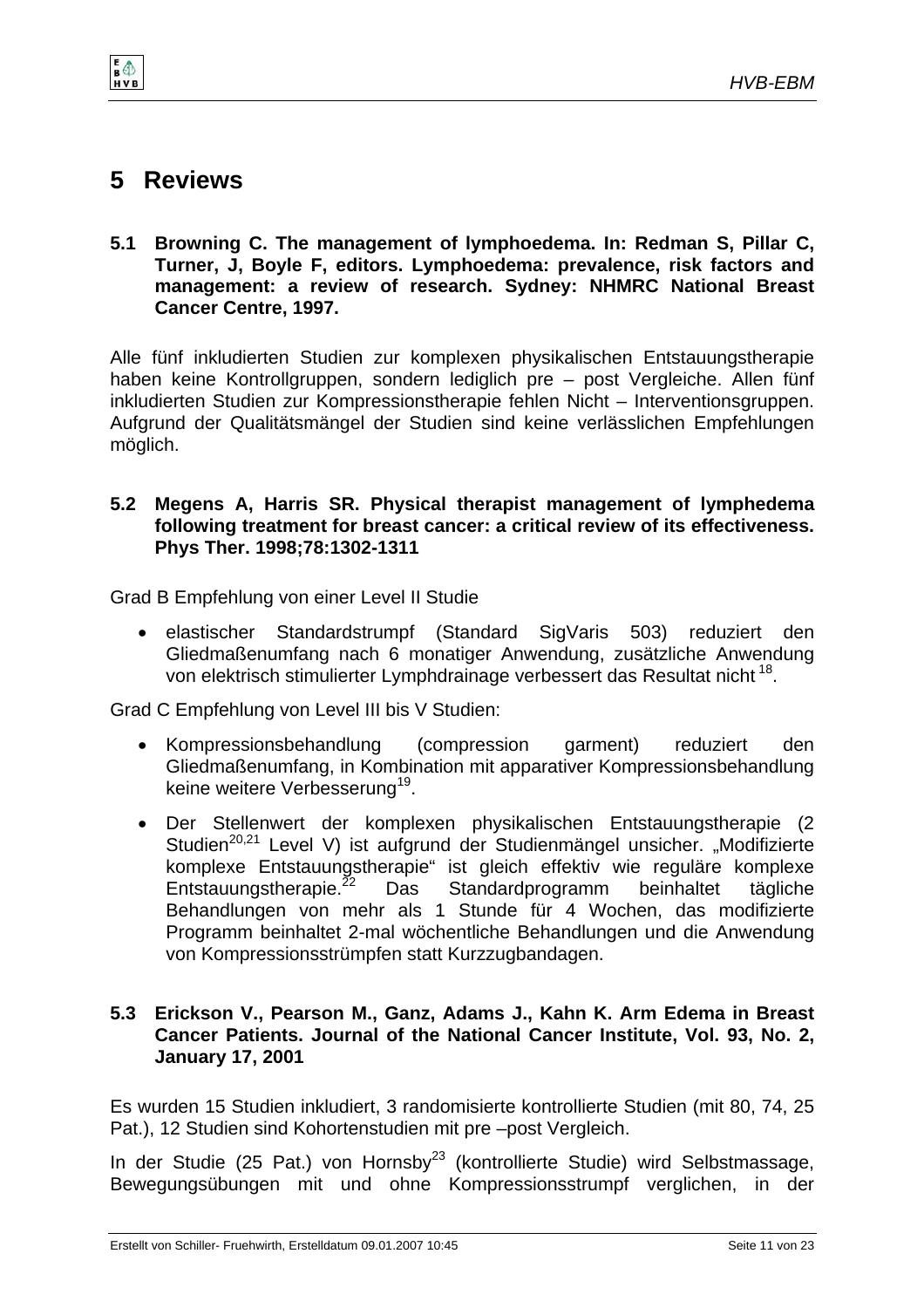

Interventionsgruppe erfolgte in 86% eine Reduktion des Lymphödems gegenüber 36% in der Kontrollgruppe.

In der Studie (74 Pat.) von Bertelli et al<sup>24</sup> wird ein elastischer Standardstrumpf mit und ohne elektrisch stimulierter Lymphdrainage verglichen, beide Gruppen zeigen keinen Unterschied.

In der Studie (80 Pat.) von Dini et al.<sup>25</sup> wird apparative intermittierende Kompressionsbehandlung mit keiner Intervention verglichen, nach 9 Wochen findet sich kein signifikanter Unterschied zwischen den Gruppen.

#### **5.4 Johnston RV, Anderson JN, Walker BL. Is physiotherapy an effective treatment for lymphoedema secondary to cancer treatment? Med J Aust. 2003 Mar 3;178(5):236-7**

Es werden zwei systematische Reviews,  $26,27$  fünf randomisierte kontrollierte Studien28,29,30,31,32 und eine nicht randomisierte kontrollierte Studie33, die später publiziert oder nicht in die Reviews aufgenommen wurden, bewertet.

Es gibt gewisse Evidenz, dass Kompressionsstrümpfe die Lymphschwellung reduzieren, zusätzliche Modalitäten bringen keinen zusätzlichen Benefit.

#### **5.5 Badger C, Preston N, Seers K, Mortimer P. Physical therapies for reducing and controlling lymphoedema of the limbs (Review) Cochrane Collaboration 18 Oct 2004 in Issue 4, 2004**

3 Studien mit 150 Pat. werden in den Review aufgenommen, alle Studien haben Limitationen, die Ergebnisse sind mit Vorsicht zu beurteilen, es gibt zuwenig Evidenz zur Beurteilung der besten Therapieoption. Es besteht eine schwache Evidenz für die Kombination von Bandagen und Kompressionsstrumpf.

In der Studie (42 Pat.) von Anderson<sup>34</sup> wird Kompressionsstrumpf (hosiery) mit und ohne manuelle Lymphdrainage verglichen, beide Gruppen zeigen eine Verbesserung nach 12 Monaten ohne signifikanten Unterschied zwischen den Gruppen. Die Verbesserung wird dem Tragen des Kompressionsstrumpfes zugeschrieben ohne zusätzlichen Effekt der manuellen Lymphdrainage.

In der Studie (25 Pat.) von Hornsby<sup>35</sup> (kontrollierte Studie) wird Selbstmassage, Bewegungsübungen mit und ohne Kompressionsstrumpf verglichen, in der Interventionsgruppe erfolgte in 86% eine Reduktion des Lymphödems gegenüber 36% in der Kontrollgruppe. Das Tragen eines Kompressionsstrumpfes wird als sinnvoll erachtet.

In der Studie (83 Pat.) von Badger<sup>36</sup> wird Kurzzugbandagierung (19 Tage) und anschließend Kompressionsstrumpf gegen Kompressionsstrumpf (vom ersten Tag an) alleine verglichen, nach 19 Tagen, 12 und 24 Wochen ist die Verbesserung des Lymphödems in der Interventionsgruppe (Kurzzugbandagen und Kompressionsstrumpf) signifikant besser als in der Kontrollgruppe.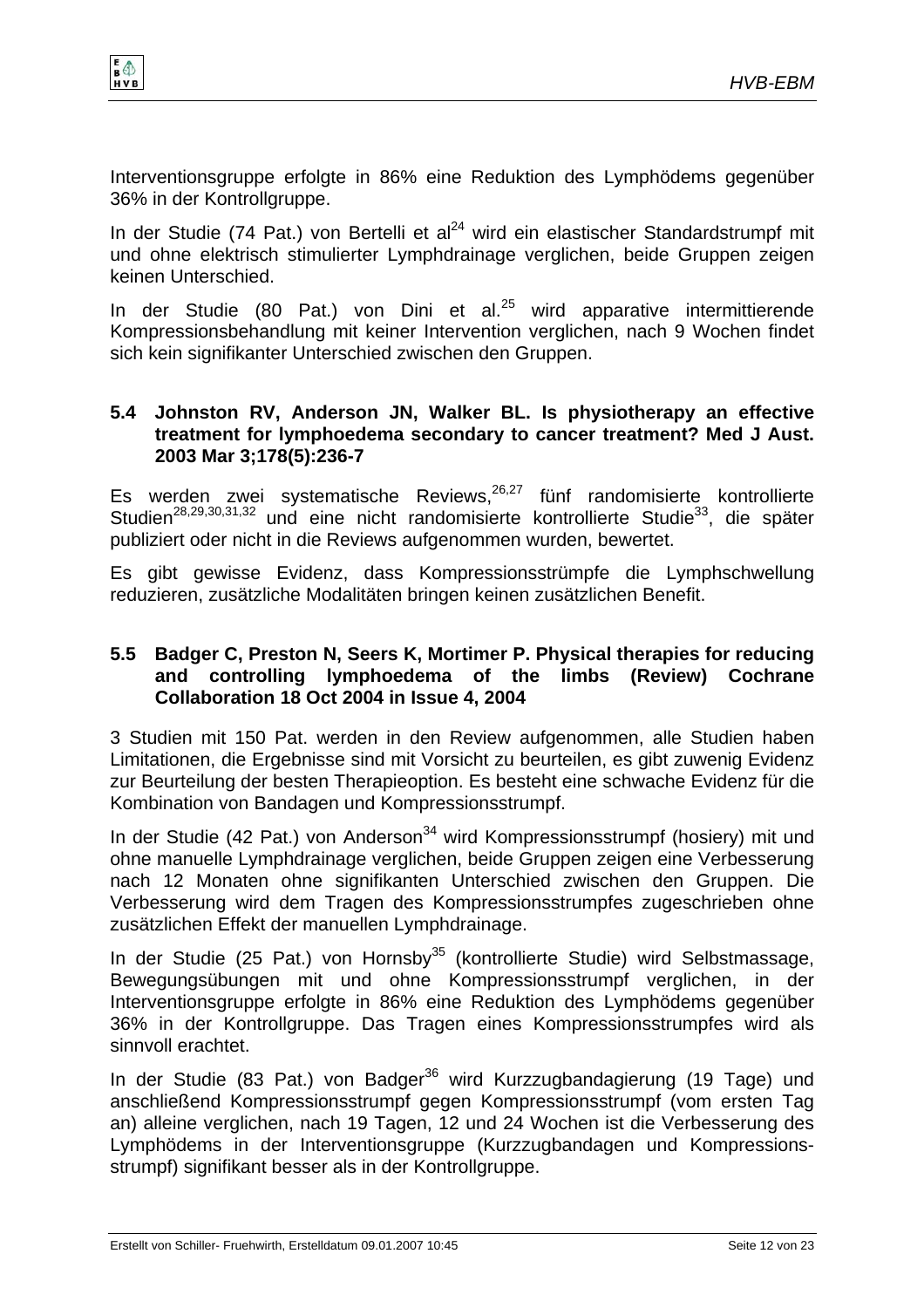#### **5.6 Kligman L, Wong R K, Johnston M, Laetsch N S. The treatment of lymphedema related to breast cancer: a systematic review and evidence summary. Supportive Care in Cancer, 2004;12(6):421-431.**

Sechs randomisierte Studien zur Physikalischen Therapie werden beurteilt<sup>37,38,39,40,41,42</sup> davon 1 als präventive Therapie zwischen Operation und Bestrahlungstherapie,<sup>43</sup> die anderen als Therapie für das symptomatische Lymphödem. 2 Studien haben einen Nicht-Interventionsarm, 44,45 keine der Studien hat verblindete Endpunktmessungen.

Unter den Studienergebnissen findet sich als einziges positives Ergebnis ein Benefit im Tragen eines Kompressionsstrumpfes zusätzlich zur Selbstmassage. Andere signifikante Effekte von physikalischen Therapieinterventionen bezüglich Volumenreduktion und Symptomverbesserung werden nicht identifiziert.

#### **5.7 Jeanne A. Petrek, MD; Peter I. Pressman, MD; and Robert A. Smith, PhD Lymphedema: Current Issues in Research and Management Cancer J Clin 2000 ; 50: 292 – 307**

Eine systematische Literatursuche und Bewertung liegt den Empfehlungen der American Cancer Society für die komplexe physikalische Entstauungstherapie nicht zugrunde:

- Phase I: Behandlung 1-4 Wochen
	- o Hautpflege

 $\frac{1}{8}$ 

- o manuelle Lymphdrainage
- o Kurzzugbandagen
- o Bewegungsübungen

In Phase I sollen eine oder zwei 75-90 min. Behandlungen pro Tag in einem Zeitraum von 1 bis 4 Wochen erfolgen.

- Phase II: Erhaltungstherapie
	- o Kompressionstherapie mittels maßangefertigter Kompressionsstrümpfe
	- o Hautpflege
	- o Kurzzugbandagen (in der Nacht)
- Follow up Visiten
	- o Alle 6 Monate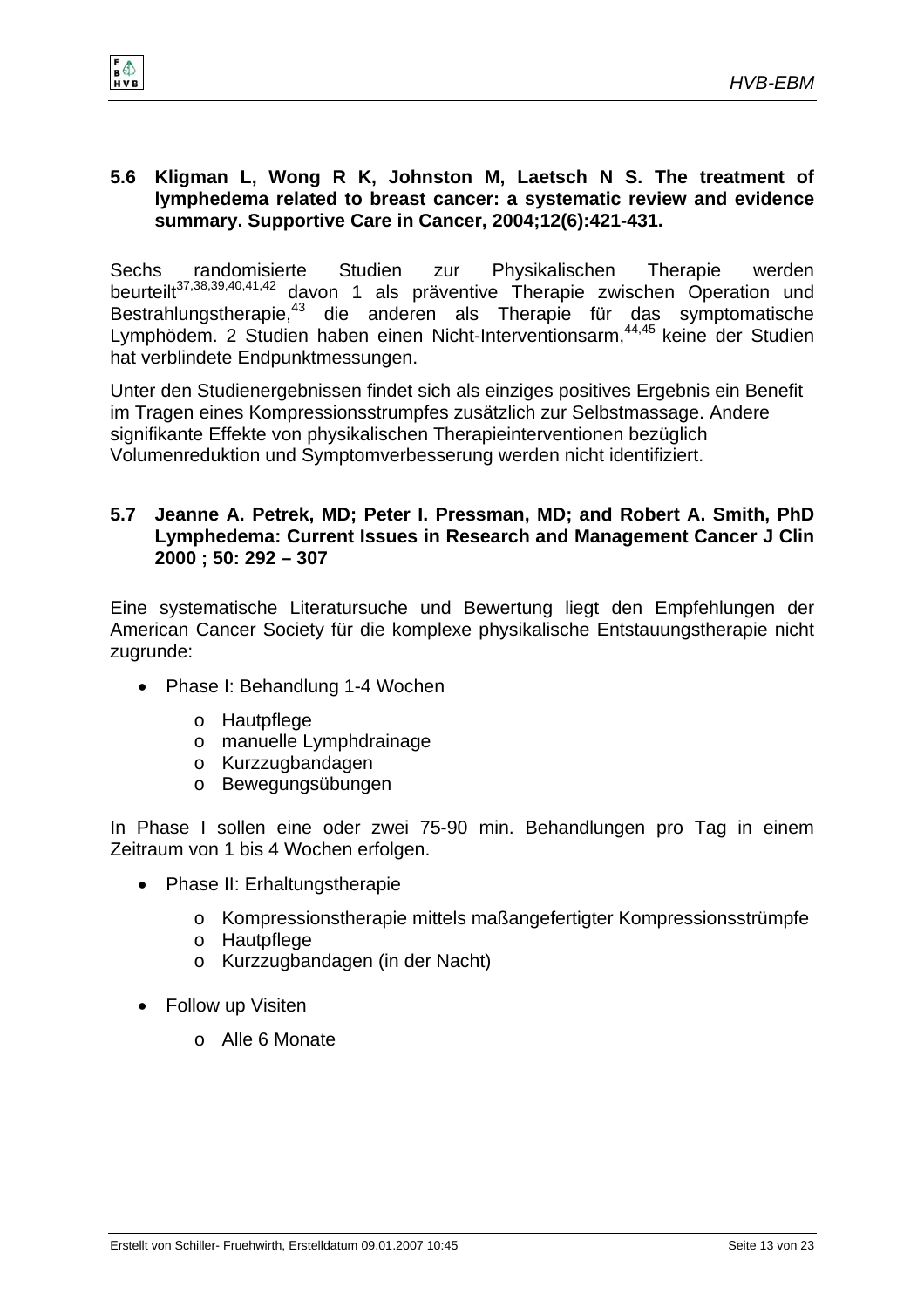$\mathbf{B}^{\mathbf{E}}$ HVB

- **6.1 Susan R. Harris, Maria R. Hugi, Ivo A. Olivotto, Mark Levine. Clinical practice guidelines for the care and treatment of breast cancer: 11. Lymphedema. CMAJ • JAN. 23, 2001; 164 (2)** 
	- Kompressionsstrümpfe (20-60 mmHg) sind die wichtigste Therapiesäule des Lymphödems<sup>46,47,48</sup>
	- In einer randomisierten Studie<sup>49</sup> zeigt sich zwar ein Trend zugunsten der apparativen pneumatischen Kompression gegenüber keiner Therapie, erreicht allerdings keine statistische Signifikanz, möglicherweise aufgrund der kleinen Patientenzahl (80 Pat.) und der großen Variabilität der initialen Armumfänge und des Ansprechens innerhalb der Gruppe. (Level II Evidenz). Die Ergebnisse der Level V Studien zur apparativen pneumatischen Kompression sind widersprüchlich.<sup>50,51</sup>
	- Komplexe physikalische Entstauungstherapie erfordert weitere Evaluation in randomisierten Studien. In einer randomisierten Studie<sup>52</sup> werden Kompressionsstrumpf (hosiery) mit und ohne manueller Lymphdrainage verglichen, beide Gruppen zeigen eine Verbesserung nach 12 Monaten ohne signifikanten Unterschied zwischen den Gruppen. Die Verbesserung wird dem Tragen des Kompressionsstrumpfes zugeschrieben ohne zusätzlichen Effekt der manuellen Lymphdrainage (Level I Evidenz). In einer Kohortenstudie<sup>53</sup> (35 Pat.) hat Kurzzugbandagierung den größten Effekt (nach 2 Wochen 188ml absolute Volumenreduktion), der anschließende Vergleich von Kurzzugbandagierung mit und ohne manueller Lymphdrainage bringt einen kleinen Effekt für die zusätzliche manuelle Lymphdrainage, die absolute Volumenreduktion (47ml vs. 20ml) zwischen den beiden Gruppen ist jedoch nicht signifikant, lediglich die prozentuelle Volumenreduktion ist statistisch signifikant (Level III Evidenz). Die Interpretation der Ergebnisse ist limitiert durch die Methodologie der Studien, in einer Studie<sup>54</sup> wird manuelle Lymphdrainage in Kombination mit Kompressionsstrumpf gegen sequentielle pneumatische Kompression in Kombination mit Kompressionsstrumpf verglichen, zwischen den Gruppen findet sich kein Unterschied (Level II Evidenz). In einer anderen Studie (120 Pat.)<sup>55</sup> findet sich nach 6 Monaten kein zusätzlicher Benefit von elektrisch stimulierter Lymphdrainage oder pneumatischer Kompressionstherapie bei Tragen eines Kompressionsstrumpfes (Level V Evidenz).
	- Andere physikalische Therapien wie Laserbehandlung, transkutane elektrische Nervenstimulation (TENS), Kryotherapie oder Mikrowellenbehandlung zeigen keinen Nutzen.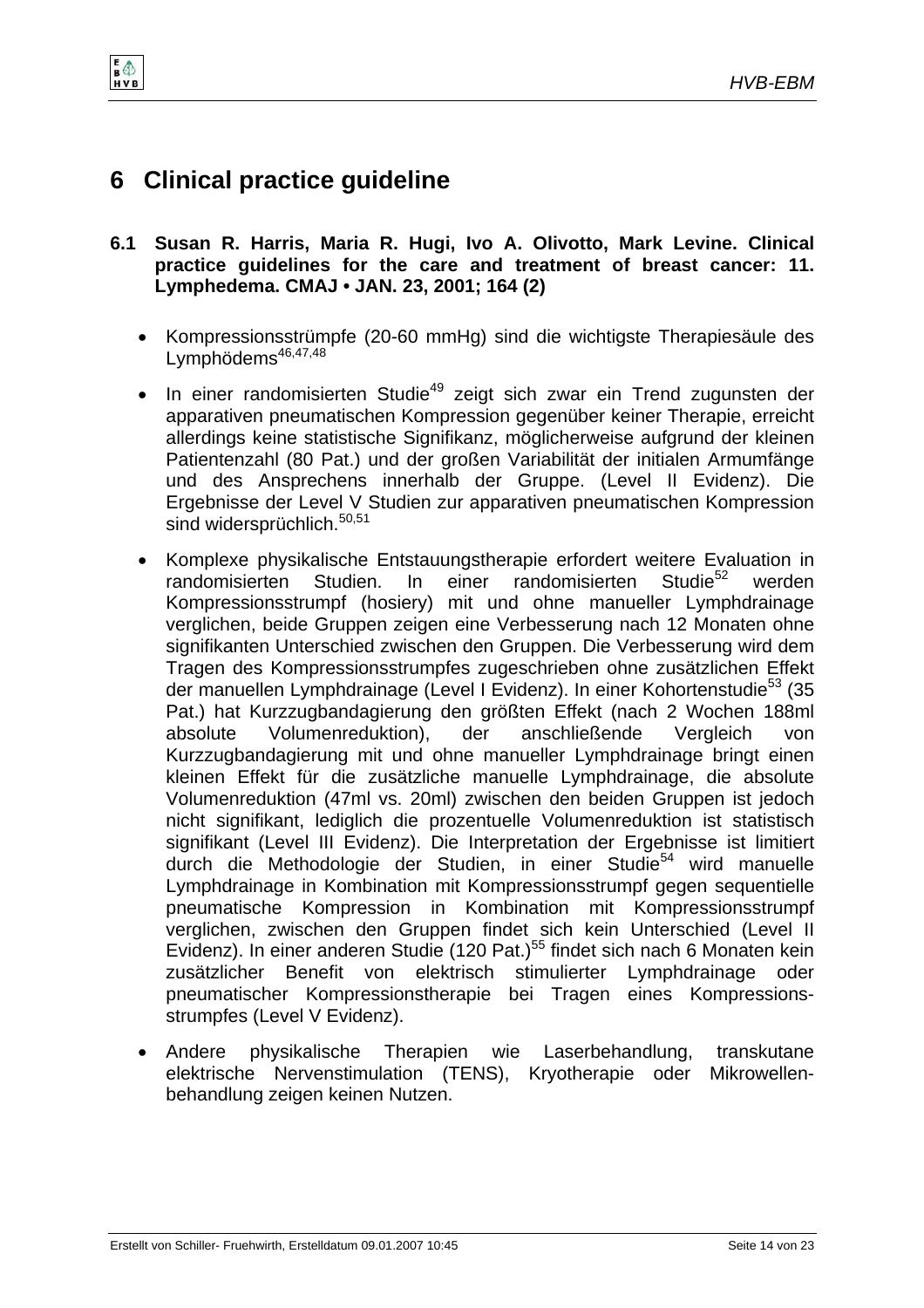*HVB-EBM* 

# **7 Primärstudien**

 $\frac{1}{8}$ 

**7.1 Williams A.F, Vadagam A, Franks P.J, Mortimer P.S. A randomized controlled crossover study of manual lymphatic drainage therapy in women with breast cancer related lymphoedema (2002) European Journal of Cancer Care11, 254–261** 

Cross over Studiendesign (31 Pat.). 3 Wochen je 5 Tage (45min) manuelle Lymphdrainage, 6 Wochen Pause, gefolgt von 3 Wochen simpler Lymphmassage.

Manuelle Lymphdrainage führt zu einer signifikanten Volumenreduktion, die simple Lymphmassage führt zu keiner signifikanten Volumenreduktion, der Unterschied der beiden Gruppen statistisch nicht signifikant (Level II Evidenz).

#### **7.2 McNeely ML, Magee DJ, Lees AW, Bagnall KM, Haykowsky M, Hanson J. The addition of manual lymph drainage to compression therapy for breast cancer related lymphedema: a randomized controlled trial, Breast Cancer Res Treat. 2004 Jul;86(2):95-106**

Randomisierte kontrollierte Studie (50 Pat.). Vergleich von Kurzzugbandagen in Kombination mit und ohne manueller Lymphdrainage, 4 Wochen (45min), 5x/Woche Beide Gruppen zeigen eine signifikante Volumenreduktion, jedoch kein statischer Unterschied zwischen beiden Gruppen (Level I Evidenz). Die größte Volumenreduktion findet in den ersten 2 Wochen statt.

#### **7.3 Olivia Wilburn, Paul Wilburn and Stanley G Rockson. A pilot, prospective evaluation of a novel alternative for maintenance therapy of breast cancer-associated lymphedema. BMC Cancer 2006, 6:84**

Cross over Studiendesign (11 Pat.). Vergleich Flexitouch™ gegen Selbstmassage, (2 Wochen Flexitouch™ 1 Stunde täglich, 2 Wochen Selbstmassage, 1 Woche Pause zwischen Flexitouch™ und Selbstmassage). Flexitouch™ reduziert das Lymphödem statistisch signifikant, Selbstmassage nicht, die Volumendifferenz zwischen beiden Gruppen statistisch signifikant (Level II Evidenz).

### **7.4 Szuba A, Achalu R, Rockson S. Decongestive Lymphatic Therapy for Patients with Breast Carcinoma-Associated Lymphedema. CANCER December 1, 2002 / Volume 95 / Number 11**

Randomisierte kontrollierte Studie I (23 Pat.). Vergleich von 2 Wochen komplexer physikalischer Entstauungstherapie mit und ohne intermittierender pneumatischer Kompression (Dauer der manuellen Lymphdrainage 30-60min, 10 Tage, intermittierende pneumatische Kompression 30min., 40-50 mmHg, 10 Tage, danach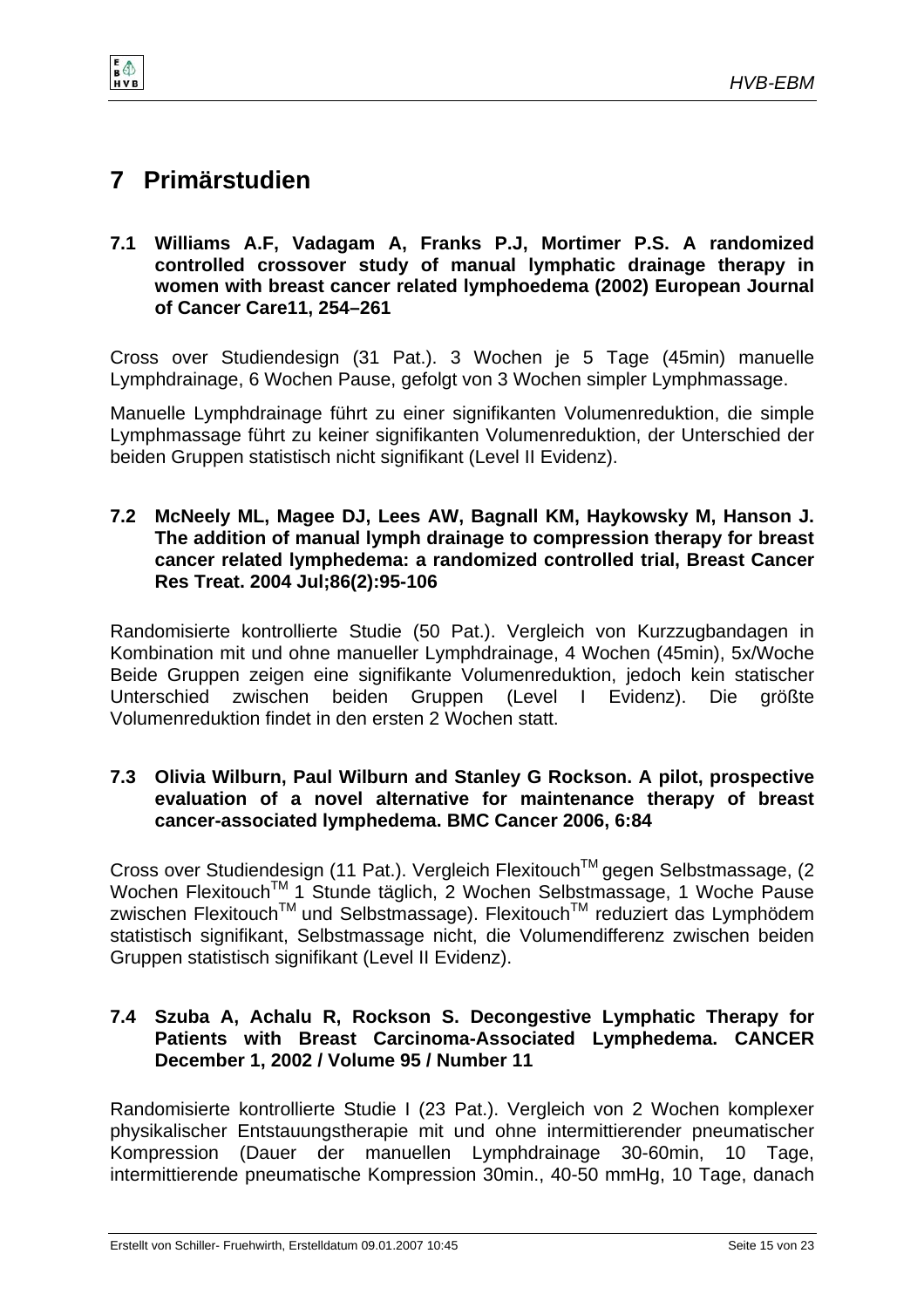

30 Tage Klasse II Kompressionsstrumpf und Selbstmassage beide Gruppen).

Nach 40 Tagen beträgt die prozentuelle Volumenreduktion in der Interventionsgruppe (komplexe physikalische Entstauungstherapie mit intermittierender pneumatischer Kompression) 30,3% (-13% bis 83%), in der Kontrollgruppe (komplexe physikalische Entstauungstherapie ohne intermittierende pneumatische Kompression) 27% (-23% bis 59,9%). Zwischen den Gruppen kein signifikanter statistischer Unterschied (Level II Evidenz)

Studie II (27 Pat.) Cross over design, Vergleich Erhaltungstherapie mit und ohne intermittierender pneumatischer Kompression.

#### **7.5 Sitzia J, Sobrido L, Harlow W. Manual Lymphatic drainage compared with simple lymphatic drainage in the treatment of post mastectomy Lymphoedema. 2002 Physiotherapy 88:2, 99-107**

Randomisierte kontrollierte Studie (28 Pat.). Vergleich von 2 Wochen manueller Lymphdrainage mit simpler Lymphmassage (10 Tage, 40-80 min. manuelle Lymphdrainage, 20 min. Selbstmassage, beide Gruppen Kurzzugbandagen). Der Unterschied zwischen manueller Lymphdrainage und Selbstmassage statistisch nicht signifikant, Studie unterpowert (Level II Evidenz).

#### **7.6 Didem K, Ufuk YS, Serdar S, Zumre A. The comparison of two different physiotherapy methods in treatment of lymphedema after breast surgery. Breast Cancer Res Treat. 2005 Sep;93(1):49-54.**

Randomisierte kontrollierte Studie 53 (Pat.). Vergleich von 4 Wochen (3x/Woche) komplexer physikalischer Entstauungstherapie mit Standardtherapie. (= Bandage, Bewegungsübungen, Hautpflege). Sowohl der Interventions-, als auch der Kontrollgruppe wird das Tragen eines Kompressionsstrumpfes empfohlen. Komplexe physikalische Entstauungstherapie (prozentuelle Volumenreduktion 55,7%) besser als Standard Therapie (prozentuelle Volumenreduktion 36%) in der Reduktion des Lymphödems. Der pre - post Vergleich innerhalb der Gruppen statistisch signifikant. Die durchschnittliche prozentuelle Volumenreduktion bei mildem Lymphödem beträgt 72% und 49% bei moderatem Lymphödem. Langzeitdaten nach 3, 6, 12 und 24 Monaten liegen noch nicht vor (Level II Evidenz).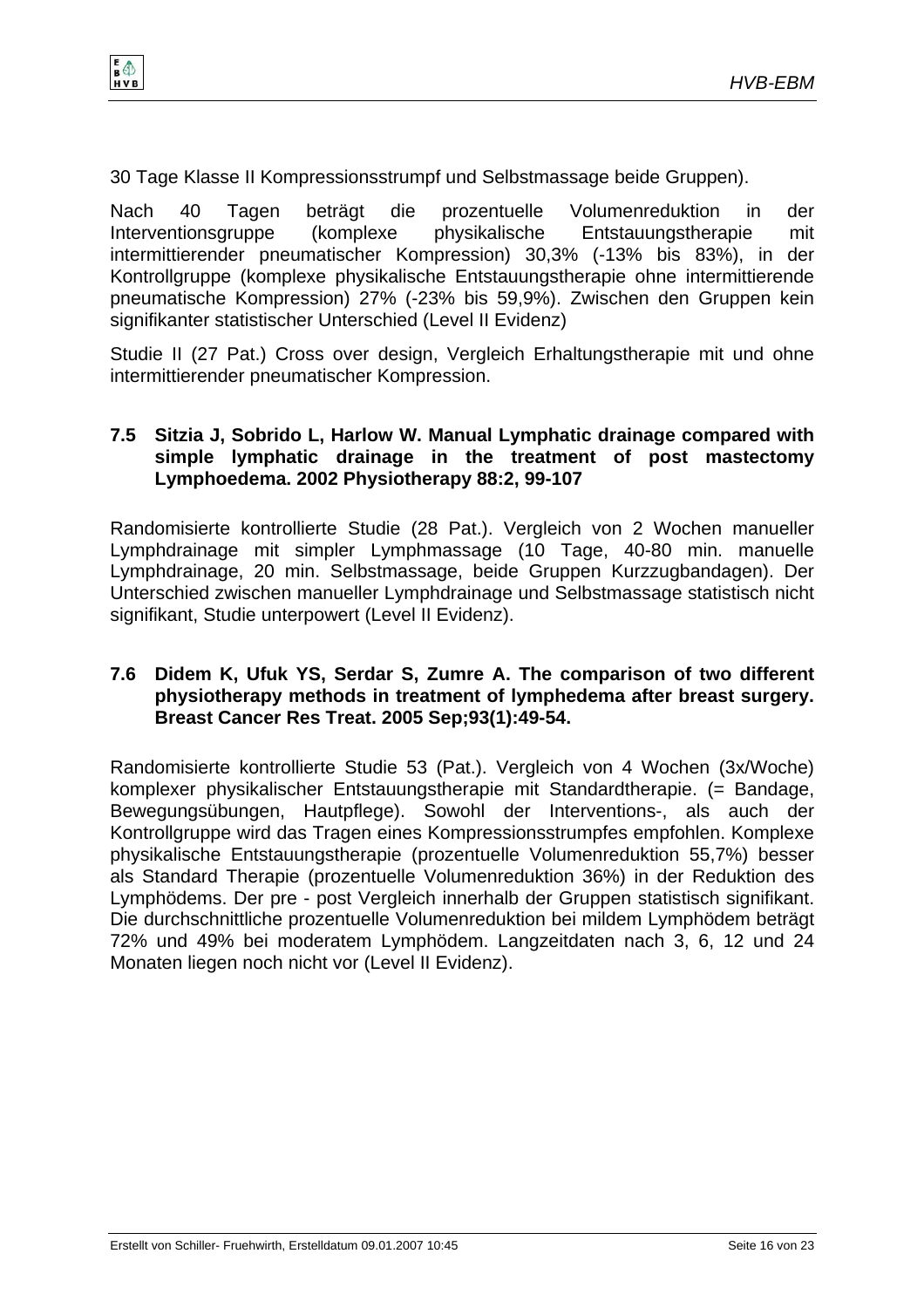*HVB-EBM* 

# **8 Zusammenfassung**

Die manuelle Lymphdrainage wird als Therapie der Wahl zur Behandlung des Lymphödems angesehen und ist Teil der komplexen physikalischen Entstauungstherapie.

Die randomisierten kontrollierten Studien zur physikalischen Therapie des Lymphödems haben methodologische Schwächen hinsichtlich des Studiendesigns und der geringen Zahl der Studienteilnehmer.

## **8.1 Komplexe physikalische Entstauungstherapie**

Eine randomisierte kontrollierte Studie<sup>56</sup> vergleicht die Komplexe physikalische Entstauungstherapie mit Standardtherapie. (= Bandage, Bewegungsübungen, Hautpflege). In der Reduktion des Lymphödems dürfte die komplexe physikalische Entstauungstherapie besser sein als die Standardtherapie (Level II Evidenz).

Eine andere randomisierte kontrollierte Studie<sup>57</sup> untersucht den Vergleich von komplexer physikalischer Entstauungstherapie mit und ohne intermittierender pneumatische Kompression. Nach 40 Tagen findet sich zwischen den Gruppen kein signifikanter statistischer Unterschied (Level II Evidenz).

## **8.2 Manuelle Lymphdrainage**

Eine randomisierte kontrollierte Studie<sup>58</sup> vergleicht manuelle Lymphdrainage in Kombination mit Kurzzugbandagen mit simpler Lymphmassage in Kombination mit Kurzzugbandagen. Der Unterschied zwischen manueller Lymphdrainage und simpler Lymphmassage statistisch nicht signifikant (Level II Evidenz).

Die Studie von McNeely<sup>59</sup> untersucht Kurzzugbandagen in Kombination mit und ohne manueller Lymphdrainage, beide Gruppen zeigen eine signifikante Volumenreduktion, zwischen beiden Gruppen findet sich kein statischer Unterschied (Level I Evidenz).

In einer randomisierten Studie<sup>60</sup> werden Kompressionsstrumpf (hosiery) mit und ohne manuelle Lymphdrainage verglichen, beide Gruppen zeigen eine Verbesserung nach 12 Monaten ohne signifikanten Unterschied zwischen den Gruppen. Die Verbesserung wird dem Tragen des Kompressionsstrumpfes zugeschrieben ohne zusätzlichen Effekt der manuellen Lymphdrainage (Level I Evidenz).

In einer Kohortenstudie<sup>61</sup> wird Kurzzugbandagierung mit und ohne manueller Lymphdrainage verglichen, zusätzliche manuelle Lymphdrainage bringt einen kleinen Effekt, die absolute Volumenreduktion (47ml vs. 20ml) zwischen den beiden Gruppen ist nicht signifikant, lediglich die prozentuelle Volumenreduktion (11% vs. 4%) ist statistisch signifikant (Level III Evidenz).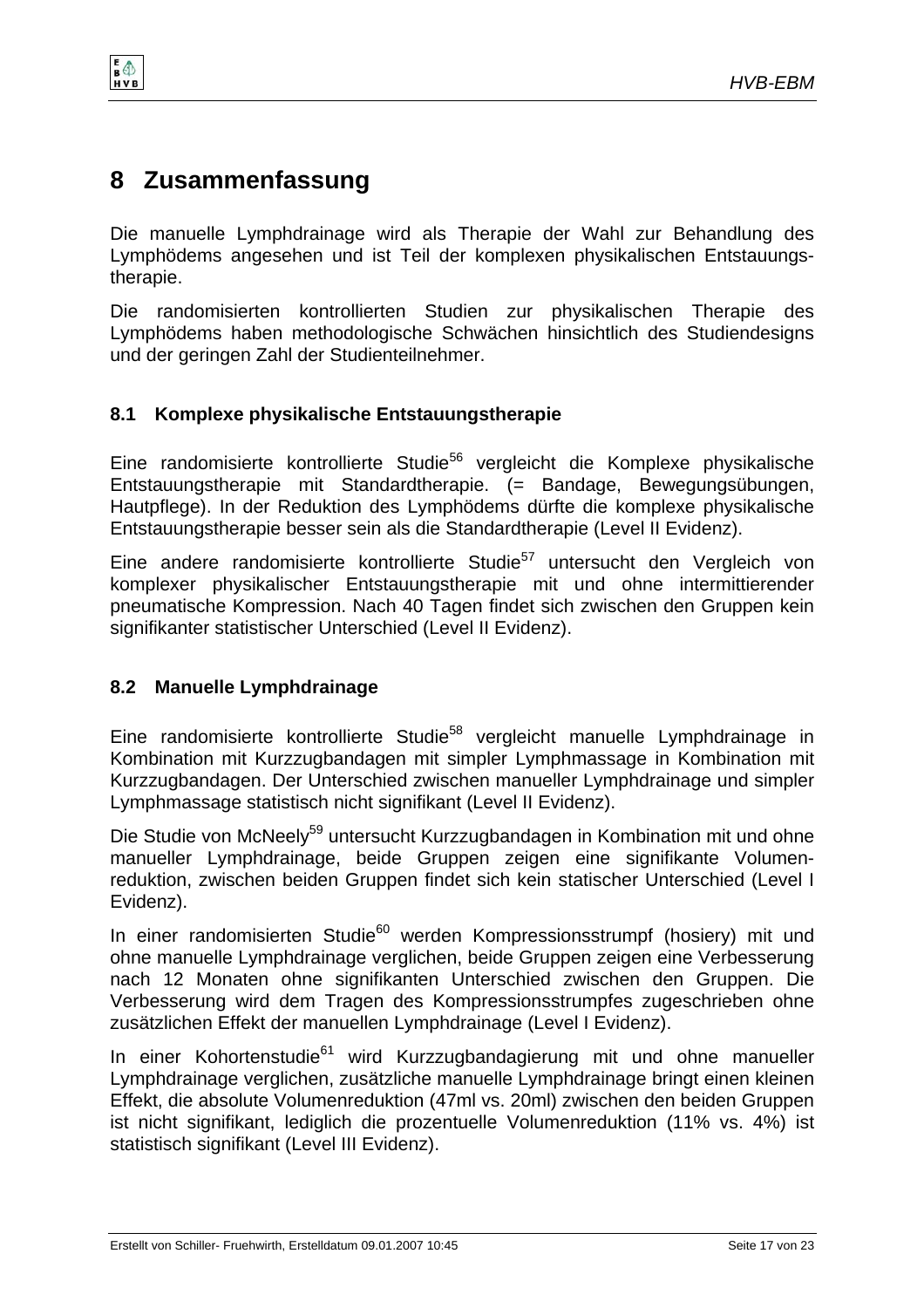



In einer Studie<sup>62</sup> wird manuelle Lymphdrainage in Kombination mit Kompressionsstrumpf gegen sequentielle pneumatische Kompression in Kombination mit Kompressionsstrumpf verglichen, zwischen den Gruppen findet sich kein Unterschied (Level II Evidenz).

In einem Cross over Studiendesign<sup>63</sup> wird manuelle Lymphdrainage mit simpler Lymphmassage verglichen, manuelle Lymphdrainage führt zu einer signifikanten Volumenreduktion, die simple Lymphmassage führt zu keiner signifikanten Volumenreduktion, der Unterschied der beiden Gruppen statistisch nicht signifikant. (Level II Evidenz)

### **8.3 Kompressionstherapie**

Das Tragen eines elastischen Standardstrumpfes (Standard SigVaris 503) reduziert den Gliedmaßenumfang nach 6 monatiger Anwendung, zusätzliche Anwendung von elektrisch stimulierter Lymphdrainage verbessert nicht das Resultat<sup>64</sup> (Level II Evidenz).

In einer anderen Studie<sup>65</sup> findet sich nach 6 Monaten kein zusätzlicher Benefit von elektrisch stimulierter Lymphdrainage oder pneumatischer Kompressionstherapie bei Tragen eines Kompressionsstrumpfes (Level V Evidenz).

In der Studie von Hornsby<sup>66</sup> wird Selbstmassage, Bewegungsübungen mit und ohne Kompressionsstrumpf verglichen, in der Interventionsgruppe erfolgte in 86% eine Reduktion des Lymphödems gegenüber 36% in der Kontrollgruppe. Das Tragen eines Kompressionsstrumpfes wird als sinnvoll erachtet. (Level III Evidenz).

In der Studie von Badger<sup>67</sup> wird Kurzzugbandagierung (19 Tage) und anschließend Kompressionsstrumpf gegen Kompressionsstrumpf (vom ersten Tag an) alleine verglichen, nach 24 Wochen ist die Verbesserung des Lymphödems in der Interventionsgruppe (Kurzzugbandagen und Kompressionsstrumpf) signifikant besser als in der Kontrollgruppe (Level II Evidenz).

#### **8.4 Apparative pneumatische Kompression**

In einer randomisierten Studie<sup>68</sup> zeigt sich zwar ein Trend zugunsten der apparativen pneumatischen Kompression gegenüber keiner Therapie, erreicht allerdings keine statistische Signifikanz (Level II Evidenz).

In einem anderen Cross over Studiendesign<sup>69</sup> wird Flexitouch™ gegen Selbstmassage verglichen. Flexitouch™ reduziert das Lymphödem statistisch signifikant, Selbstmassage nicht, die Volumendifferenz zwischen beiden Gruppen statistisch signifikant (Level II Evidenz).

Die Ergebnisse der Level V Studien zur apparativen pneumatischen Kompression sind widersprüchlich.<sup>70,71</sup>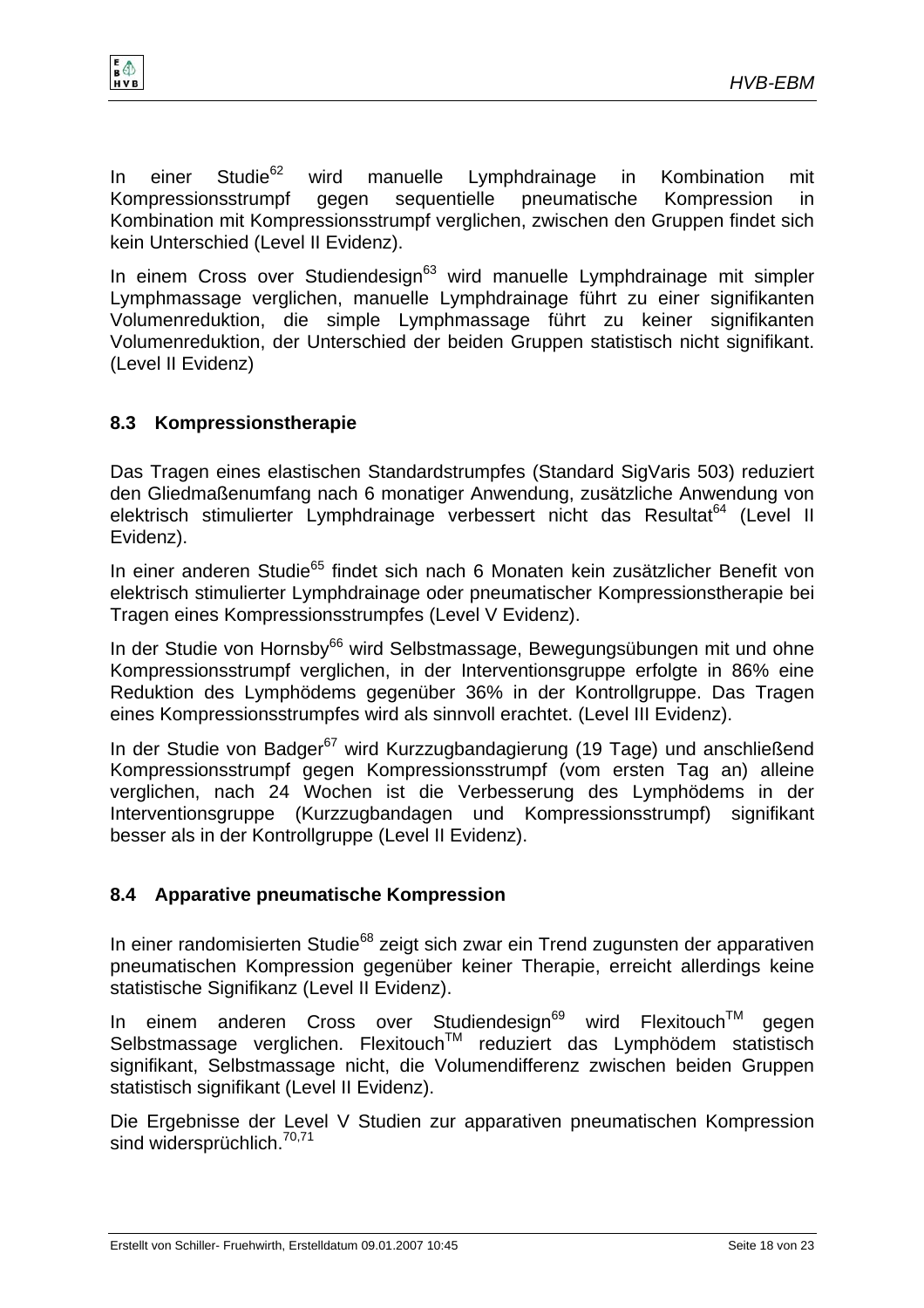## **8.5 Frequenz und Dauer der manuellen Lymphdrainage**

Randomisierte kontrollierte Studien zu Frequenz und Dauer der manuellen Lymphdrainage existieren nicht.

"Modifizierte komplexe Entstauungstherapie<sup>"72</sup> ist gleich effektiv wie reguläre komplexe Entstauungstherapie73. Das Standardprogramm beinhaltet tägliche Behandlungen von mehr als 1 Stunde für 4 Wochen, das modifizierte Programm beinhaltet 2 mal wöchentliche Behandlungen und die Anwendung von Kompressionsstrümpfen statt Kurzzugbandagen (Level V Evidenz).<sup>74</sup>

## **8.5.1 Frequenz und Dauer der manuellen Lymphdrainage**

In den Studien variiert die Frequenz und Dauer der manuellen Lymphdrainage:

3 Wochen, 5 Tage/Woche, 45 min<sup>75</sup>

4 Wochen, 5 Tage/Woche, 45 min<sup>76</sup>

2 Wochen, 5 Tage/Woche, 30-60 min<sup>77</sup>

2 Wochen, 5 Tage/Woche, 40-80 min<sup>78</sup>

4 Wochen, 3 Tage/Woche79

e 4

nach 2 Wochen Kurzzugbandagen 1 Woche, 5 Tage/Woche, 45 min<sup>80</sup>

nach 2 Wochen Standardkompressionsstrumpf 2 Wochen, 5 Tage/Woche, 45 min<sup>81</sup>

2 Wochen, 4 Tage/Woche<sup>82</sup>

### **8.5.2 Empfehlungen der American Cancer Society für die Komplexe physikalische Entstauungstherapie**

- Phase I: Behandlung 1-4 Wochen $83$ 
	- o Hautpflege
	- o manuelle Lymphdrainage
	- o Kurzzugbandagen
	- o Bewegungsübungen

In Phase I sollen eine oder zwei 75 - 90 min. Behandlungen pro Tag in einem Zeitraum von 1 bis 4 Wochen erfolgen.

- Phase II: Erhaltungstherapie
	- o Kompressionstherapie mittels maßangefertigter Kompressionsstrümpfe
	- o Hautpflege
	- o Kurzzugbandagen (in der Nacht)
- Follow up Visiten: Alle 6 Monate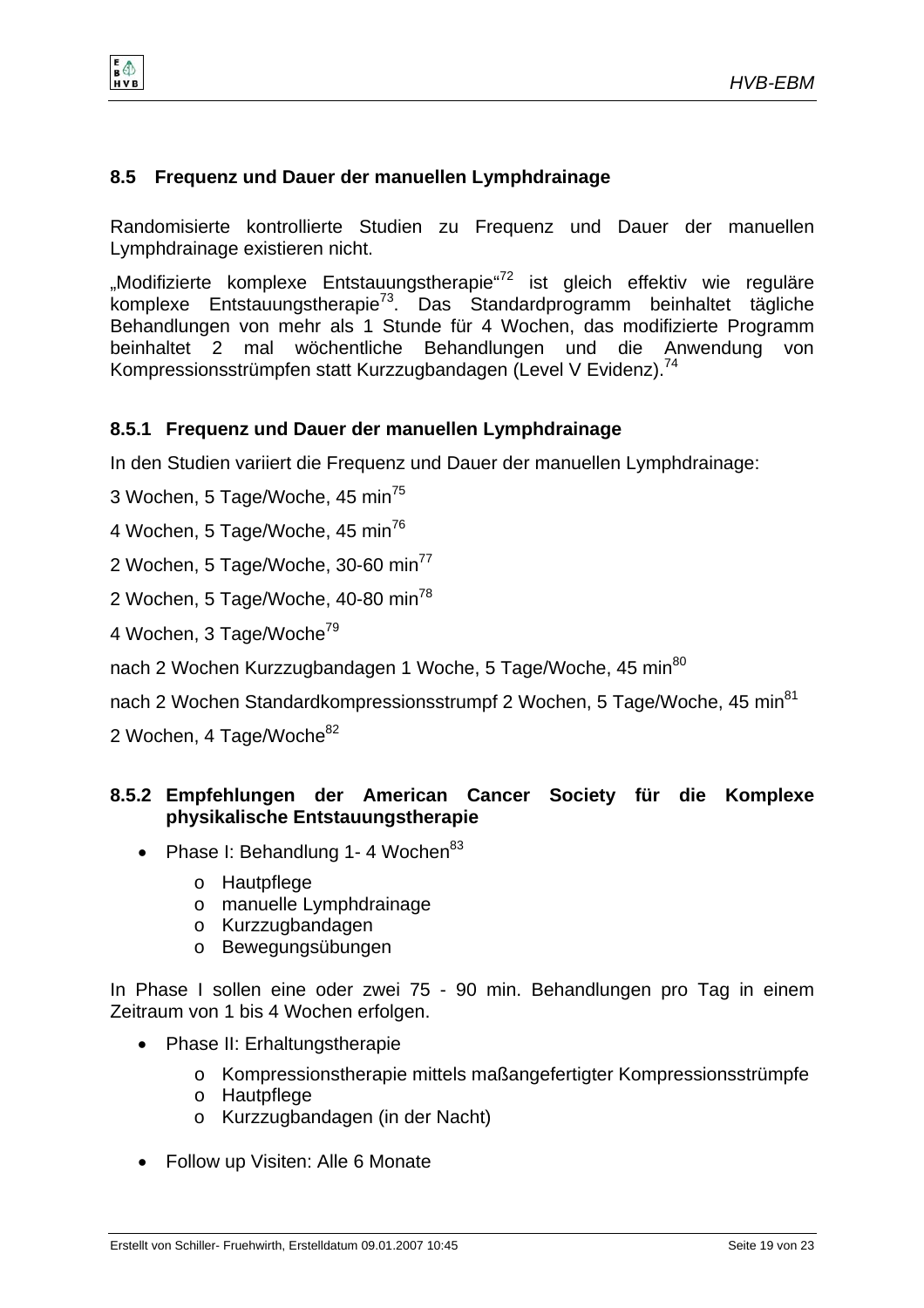# **9 Referenzen**

2001

l

e +

4 Johnston RV, Anderson JN, Walker BL. Is physiotherapy an effective treatment for lymphoedema

secondary to cancer treatment? Med J Aust. 2003 Mar 3;178(5):236-7<br><sup>5</sup> Megens A, Harris SR. Physical therapist management of lymphedema following treatment for breast cancer: a critical review of its effectiveness. Phys Ther. 1998;78:1302-1311

 Badger C, Preston N, Seers K, Mortimer P. Physical therapies for reducing and controlling lymphoedema of the limbs (Review) Cochrane Collaboration 18 Oct 2004 in Issue 4, 2004 7

 Browning C. The management of lymphoedema. In: Redman S, Pillar C, Turner, J, Boyle F, editors. Lymphoedema: prevalence, risk factors and management: a review of research. Sydney: NHMRC National Breast Cancer Centre, 1997.

<sup>8</sup> Howell D, Ezzo J, Tuppo K, Bily L, Johannson K. Complete decongestive therapy for lymphedema following breast cancer treatment (Protocol) Cochrane Collaboration 21 January 2002 in Issue 1, 2002.

9 Jeanne A. Petrek, MD; Peter I. Pressman, MD; and Robert A. Smith, PhD Lymphedema: Current Issues in Research and Management Cancer J Clin 2000 ; 50: 292 – 307

<sup>10</sup> Susan R. Harris, Maria R. Hugi, Ivo A. Olivotto, Mark Levine. Clinical practice guidelines for the care and treatment of breast cancer: 11. Lymphedema. CMAJ • JAN. 23, 2001; 164 (2)

<sup>11</sup> Williams A.F., Vadagam A., Franks P.J. Mortimer P.S. A randomized controlled crossover study of manual lymphatic drainage therapy in women with breast cancer related lymphoedema (2002) European Journal of Cancer Care11, 254–261

12 Olivia Wilburn, Paul Wilburn and Stanley G Rockson. A pilot, prospective evaluation of a novel alternative for maintenance therapy of breast cancer-associated lymphedema. BMC Cancer2006, 6:84 <sup>13</sup> Szuba A, Achalu R, Rockson S. Decongestive Lymphatic Therapy for Patients with Breast Carcinoma-Associated Lymphedema. CANCER December 1, 2002 / Volume 95 / Number 11

<sup>14</sup> McNeely ML, Magee DJ, Lees AW, Bagnall KM, Haykowsky M, Hanson J. The addition of manual lymph drainage to compression therapy for breast cancer related lymphedema: a randomized controlled trial, Breast Cancer Res Treat. 2004 Jul;86(2):95-106.

<sup>15</sup> Didem K, Ufuk YS, Serdar S, Zumre A. The comparison of two different physiotherapy methods in treatment of lymphedema after breast surgery.Breast Cancer Res Treat. 2005 Sep;93(1):49-54.<br><sup>16</sup> Sitzia J, Sobrido L, Harlow W. Manual Lymphatic drainage compared with simple lymphatic

drainage in the treatment of postmactomy Lymphoedema. 2002 Physiotherapy 88:2, 99-107

<sup>17</sup> Clinical recommendations using levels of evidence for antithrombotic agents. DJ Cook, GH Guyatt, A Laupacis, DL Sackett and RJ Goldberg. 1995;108;227-230 Chest

<sup>18 18</sup> Bertelli G, Venturini M, Forno G, Macchiavello F, Dini D. Conservative treatment of postmastectomy lymphedema: a controlled, randomized trial. Ann Oncol 1991;2:575–8.

Bertelli C, Venturini M, Forno C, et al. An analysis of prognostic factors in response to conservative treatment of postmastectomy lymphedemna. Surg Gynecol Obstet. 1992;179:455-460.

<sup>20</sup> Matthews K, Smith J. Effectiveness of modified complex physical therapy fur lymphoedema treatment. Australian Journal of Physiotherapy.1996:42:323-328.<br><sup>21</sup> Morgan RG, Casley-Smith JR, Mason MR, Casley-Smith JR. Complex physical therapy for the

lymphoedematous arm. J Hand Surg [Br].1992;17:4:17-441.

 $^{22}$  Matthews K, Smith J. Effectiveness of modified complex physical therapy for lymphoedema treatment. Australian Journal of Physiotherapy. 1996:42:323-328.

<sup>23</sup> Hornsby R. The use of compression to treat lymphoedema. Prof Nurse 1995;11:127-8.<br><sup>24</sup> Bertelli G, Venturini M, Forno G, Macchiavello F, Dini D. Conservative treatment of postmastectomy lymphedema: a controlled, randomized trial. Ann Oncol 1991;2:575–8.

25 Dini D, Del Mastro L, Gozza A, Lionetto R, Garrone O, Forno G, et al. The role of pneumatic

<sup>1</sup> http://www.uni-duesseldorf.de/awmf/

<sup>&</sup>lt;sup>2</sup> Kligman L, Wong R K, Johnston M, Laetsch N S. The treatment of lymphedema related to breast cancer: a systematic review and evidence summary. Supportive Care in Cancer, 2004;12(6):421-431. 3 Virginia S. Erickson, Marjorie L. Pearson, Patricia A. Ganz, John Adams, Katherine L. Kahn. Arm Edema in Breast Cancer Patients. Journal of the National Cancer Institute, Vol. 93, No. 2, January 17,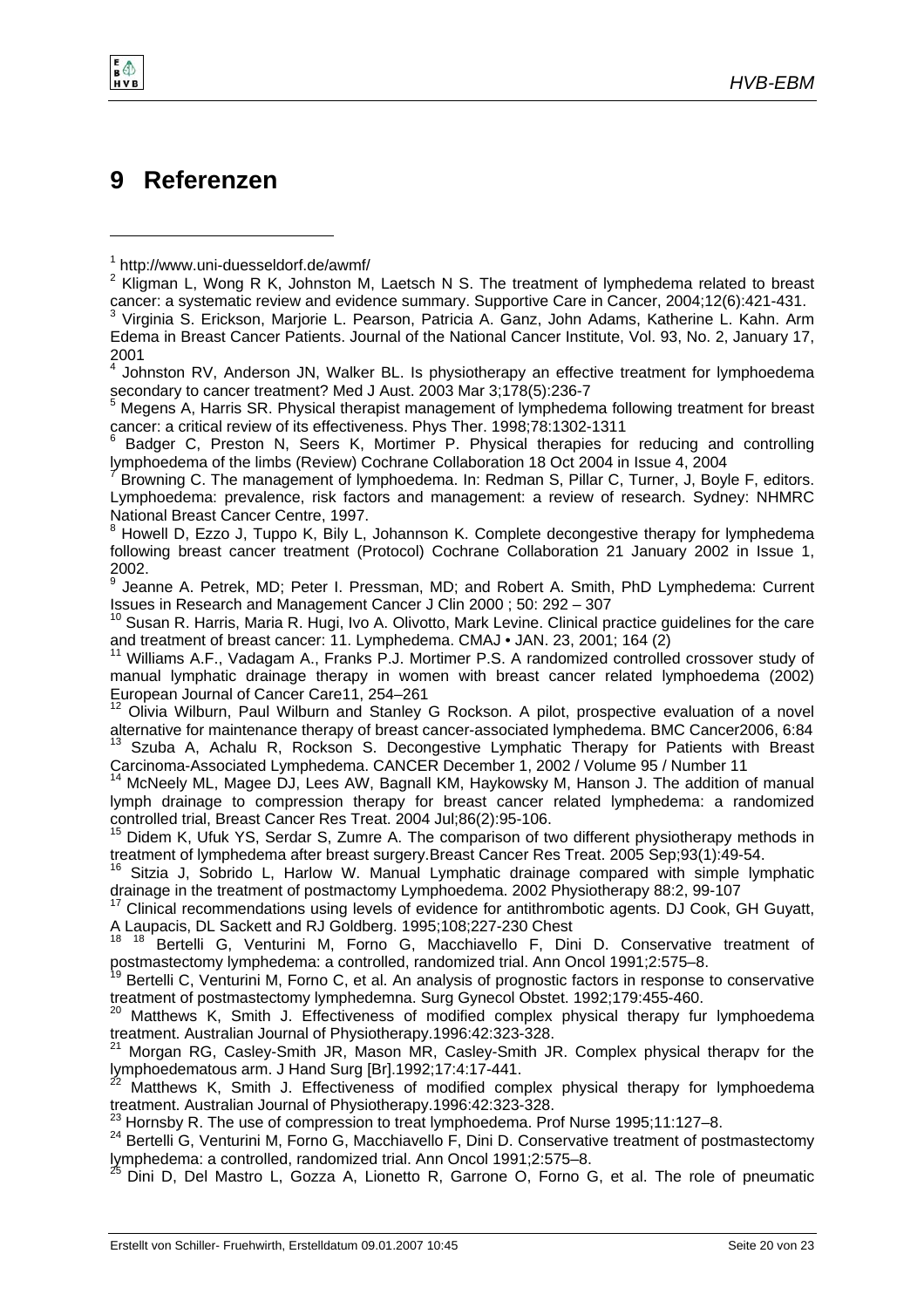

l

compression in the treatment of postmastectomy lymphedema. A randomized phase III study. Ann Oncol 1998;9:187–90.

 $26$  Browning C. The management of lymphoedema. In: Redman S, Pillar C, Turner, J, Boyle F, editors. Lymphoedema: prevalence, risk factors and management: a review of research. Sydney: NHMRC National Breast Cancer Centre, 1997.

 $27$  Megens A, Harris SA. Physical therapist management of lymphedema following treatment for breast cancer: a critical review of its effectiveness. Phys Ther 1998;78: 1302-1311.

<sup>28</sup> Andersen L, Hojris I, Erlandsen M, et al. Treatment of breast-cancer-related lymphedema with or without manual lymphatic drainage — a randomized study. Acta Oncologica 2000; 39: 399-405.<br><sup>29</sup> Badger CM, Peacock JL, Mortimer PS. A randomized, controlled, parallel-group clinical trial

comparing multilayer bandaging followed by hosiery versus hosiery alone in the treatment of patients with lymphedema of the limb. Cancer 2000; 88:2832-2837.

Dini D, Del Mastro L, Gozza A, et al. The role of pneumatic compression in the treatment of postmastectomy lymphedema. A randomized phase III study. Ann Oncol 1998; 9: 187-190.<br><sup>31</sup> Hornsby R. The use of compression to treat lymphoedema. Prof Nurse 1995; 11: 127-128.

110111309 R. The use of compression to treat lymphoedema. Profession to the Internet 2005; 11: 127-128. 32 Johansson K, Lie E, Ekdahl C, et al. A randomized study comparing manual lymph drainage with sequential pneumatic compression for treatment of postoperative arm lymphedema. Lymphology 1998; 31: 56-64

Johansson K, Albertsson M, Ingvar C, et al. Effects of compression bandaging with or without manual lymph drainage treatment in patients with postoperative arm lymphedema. Lymphology 1999; 32: 103-110.

<sup>34</sup> Andersen L, Hojris I, Erlandsen M, Andersen J. Treatment of breast-cancer-related lymphedema with or without manual lymphatic drainage--a randomized study. Acta Oncologica 2000;39(3):399-405.<br><sup>35</sup> Hornsby R. The use of compression to treat lymphoedema. Prof Nurse 1995;11:127–8.<br><sup>36</sup> Badger CMA, Peacock JL,Mortimer

comparing multilayer bandaging followed by hosiery versus hosiery alone in the treatment of patients with lymphedema of the limb. Cancer 2000;88(12):2832-7.

<sup>37</sup> Andersen L, Hojris I, Erlandsen M, Andersen J. Treatment of breast-cancer-related lymphedema with or without manual lymphatic drainage--a randomized study. Acta Oncologica 2000;39(3):399-405.<br><sup>38</sup> Dini D, Del Mastro L, Gozza A, et al. The role of pneumatic compression in the treatment of

postmastectomy lymphedema. A randomized phase III study. Ann Oncol 1998; 9: 187-190.

<sup>39</sup> Hornsby R. The use of compression to treat lymphoedema. Prof Nurse 1995; 11: 127-128.<br><sup>40</sup> Johansson K, Lie E, Ekdahl C, et al. A randomized study comparing manual lymph drainage with sequential pneumatic compression for treatment of postoperative arm lymphedema. Lymphology 1998; 31: 56-64

<sup>41</sup> Bertelli G, Venturini M, Forno G, Macchiavello F, Dini D. Conservative treatment of postmastectomy lymphedema: a controlled, randomized trial. Ann Oncol 1991;2:575–8

 $42$  Pecking A, Lasry S, Boudinet A. Post surgical physiotherapeutic treatment: interest in secondary upper limb lymphedemas prevention. Prog Lymphology 11:562-564

Pecking A, Lasry S, Boudinet A. Post surgical physiotherapeutic treatment: interest in secondary upper limb lymphedemas prevention. Prog Lymphology 11:562-564<br><sup>44</sup> Pecking A, Lasry S, Boudinet A. Post surgical physiotherapeutic treatment: interest in secondary

upper limb lymphedemas prevention. Prog Lymphology 11:562-564<br><sup>45</sup> Dini D, Del Mastro L, Gozza A, et al. The role of pneumatic compression in the treatment of

postmastectomy lymphedema. A randomized phase III study. Ann Oncol 1998; 9: 187-190.

<sup>46</sup> Brennan MJ, DePompolo RW, Garden FH. Focused review: postmastectomy lymphedema. Arch Phys Med Rehabil 1996;77:S74-80.

Petrek JA, Lerner R. Lymphedema. In: Harris JR, Lippman ME, Morrow M, Hellman S, editors. Diseases of the breast. Philadelphia: Lippincott-Raven;1996. p. 896-903.

<sup>48</sup> Jungi WF. The prevention and management of lymphoedema after treatment for breast cancer. Int Rehabil Med 1981;3:129-34.

<sup>49</sup> Dini D, Del Mastro L, Gozza A, et al. The role of pneumatic compression in the treatment of postmastectomy lymphedema. A randomized phase III study. Ann Oncol 1998; 9: 187-190.

Swedborg I. Effects of treatment with an elastic sleeve and intermittent pneumatic compression in post-mastectomy patients with lymphedema of the arm. Scand J Rehabil Med 1984;16:35-41.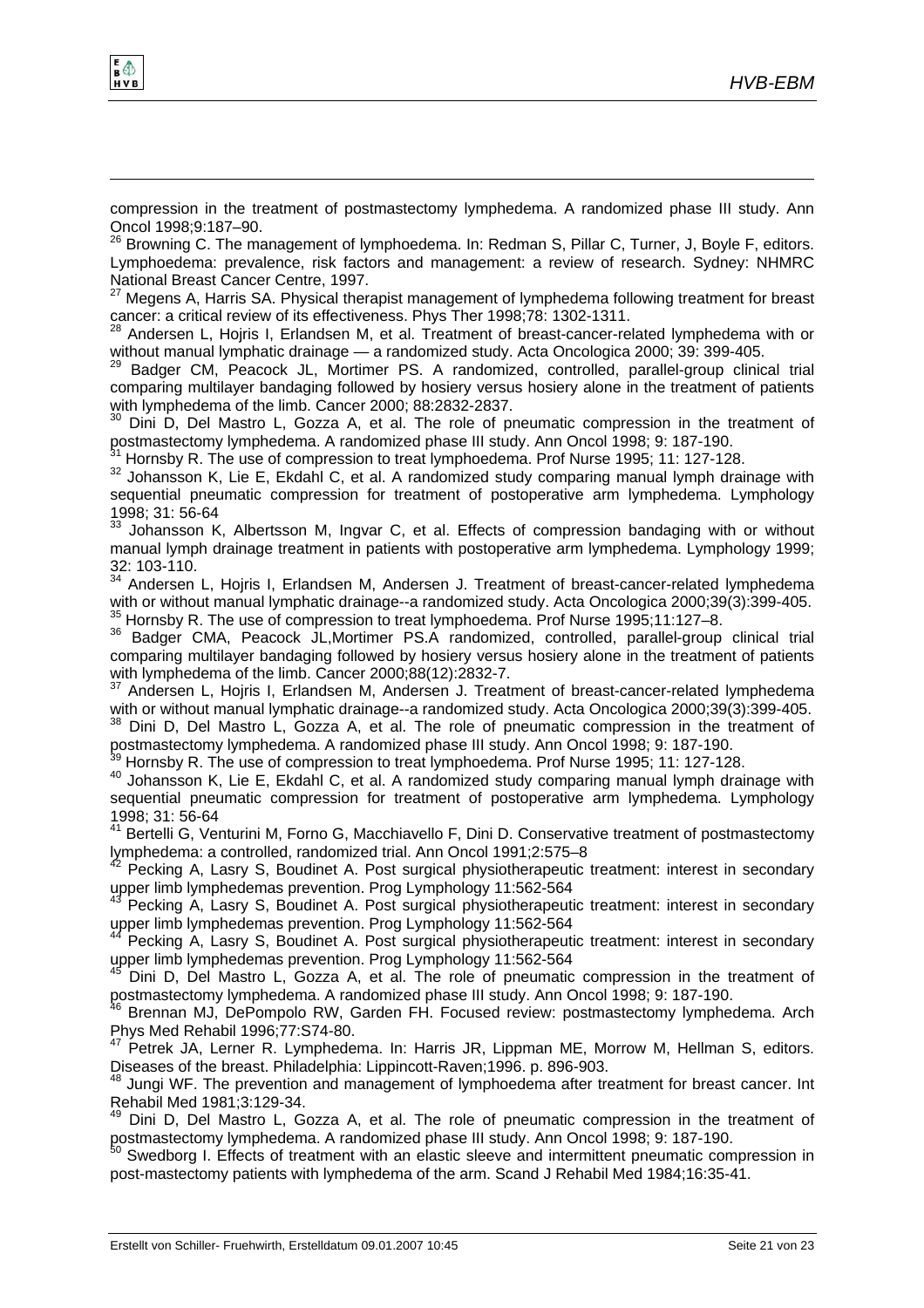l

<sup>51</sup> Bertelli G, Venturini M, Forno G, Macchiavello F, Dini D. An analysis of prognostic factors in response to conservative treatment of postmastectomy lymphedema. Surg Gynecol Obstet 1992;175:455-60.

 $52$  Andersen L, Hojris I, Erlandsen M, Andersen J. Treatment of breast-cancer-related lymphedema<br>with or without manual lymphatic drainage--a randomized study. Acta Oncologica 2000;39(3):399-405.

Johansson K, Albertsson M, Ingvar C, et al. Effects of compression bandaging with or without manual lymph drainage treatment in patients with postoperative arm lymphedema. Lymphology 1999; 32: 103-110.

<sup>54</sup> Johansson K, Lie E, Ekdahl C, Lindfeldt J. A randomized study comparing manual lymph drainage with sequential pheumatic compression for treatment of postoperative arm lymphedema. Lymphology 1998;31:56-64.

<sup>55</sup> Bertelli G, Venturini M, Forno G, Macchiavello F, Dini D. An analysis of prognostic factors in response to conservative treatment of postmastectomy lymphedema. Surg Gynecol Obstet 1992;175:455-60.

56 Didem K, Ufuk YS, Serdar S, Zumre A. The comparison of two different physiotherapy methods in treatment of lymphedema after breast surgery. Breast Cancer Res Treat. 2005 Sep;93(1):49-54.

 $57$  Szuba A, Achalu R, Rockson S. Decongestive Lymphatic Therapy for Patients with Breast Carcinoma-Associated Lymphedema. CANCER December 1, 2002 / Volume 95 / Number 11

<sup>58</sup> Sitzia J, Sobrido L, Harlow W. Manual Lymphatic drainage compared with simple lymphatic drainage in the treatment of post mastectomy Lymphoedema. 2002 Physiotherapy 88:2, 99-107<br><sup>59</sup> McNeely ML, Magee DJ, Lees AW, Bagnall KM, Haykowsky M, Hanson J. The addition of manual

lymph drainage to compression therapy for breast cancer related lymphedema: a randomized controlled trial, Breast Cancer Res Treat. 2004 Jul;86(2):95-106.

 $60$  Andersen L, Hojris I, Erlandsen M, Andersen J. Treatment of breast-cancer-related lymphedema with or without manual lymphatic drainage--a randomized study. Acta Oncologica 2000;39(3):399-405.

with or without manual lymphatic drainage-entries study. Acta Oncological Study. Acta Oncological 2000;39(3):39 manual lymph drainage treatment in patients with postoperative arm lymphedema. Lymphology 1999; 32: 103-110.

<sup>62</sup> Johansson K, Lie E, Ekdahl C, Lindfeldt J. A randomized study comparing manual lymph drainage with sequential pneumatic compression for treatment of postoperative arm lymphedema. Lymphology 1998;31:56-64.

<sup>63</sup> Williams A.F, Vadagam A, Franks P.J, Mortimer P.S. A randomized controlled crossover study of manual lymphatic drainage therapy in women with breast cancer related lymphoedema (2002) European Journal of Cancer Care11, 254–261

<sup>64</sup> Bertelli G, Venturini M, Forno G, Macchiavello F, Dini D. Conservative treatment of post mastectomy lymphedema: a controlled, randomized trial. Ann Oncol 1991;2:575–8.

<sup>5</sup> Bertelli G, Venturini M, Forno G, Macchiavello F, Dini D. An analysis of prognostic factors in response to conservative treatment of post mastectomy lymphedema. Surg Gynecol Obstet

1992;175:455-60.<br><sup>66</sup> Hornsby R. The use of compression to treat lymphoedema. Prof Nurse 1995;11:127–8.

67 Badger CMA, Peacock JL, Mortimer PS.A randomized, controlled, parallel-group clinical trial comparing multilayer bandaging followed by hosiery versus hosiery alone in the treatment of patients with lymphedema of the limb. Cancer 2000;88(12):2832-7.

 $68$  Dini D, Del Mastro L, Gozza A, et al. The role of pneumatic compression in the treatment of post mastectomy lymphedema. A randomized phase III study. Ann Oncol 1998; 9: 187-190.

<sup>69</sup> Olivia Wilburn, Paul Wilburn and Stanley G Rockson. A pilot, prospective evaluation of a novel alternative for maintenance therapy of breast cancer-associated lymphedema. BMC Cancer 2006, 6:84

 $70$  Swedborg I. Effects of treatment with an elastic sleeve and intermittent pneumatic compression in post-mastectomy patients with lymphedema of the arm. Scand J Rehabil Med 1984;16:35-41.

Bertelli G, Venturini M, Forno G, Macchiavello F, Dini D. An analysis of prognostic factors in response to conservative treatment of postmastectomy lymphedema. Surg Gynecol Obstet 1992;175:455-60.

72 Morgan RG, Casley-Smith JR, Mason MR, Casley-Smith JR. Complex physical therapv for the lymphoedematous arm. J Hand Surg [Br].1992;17:4:17-441.